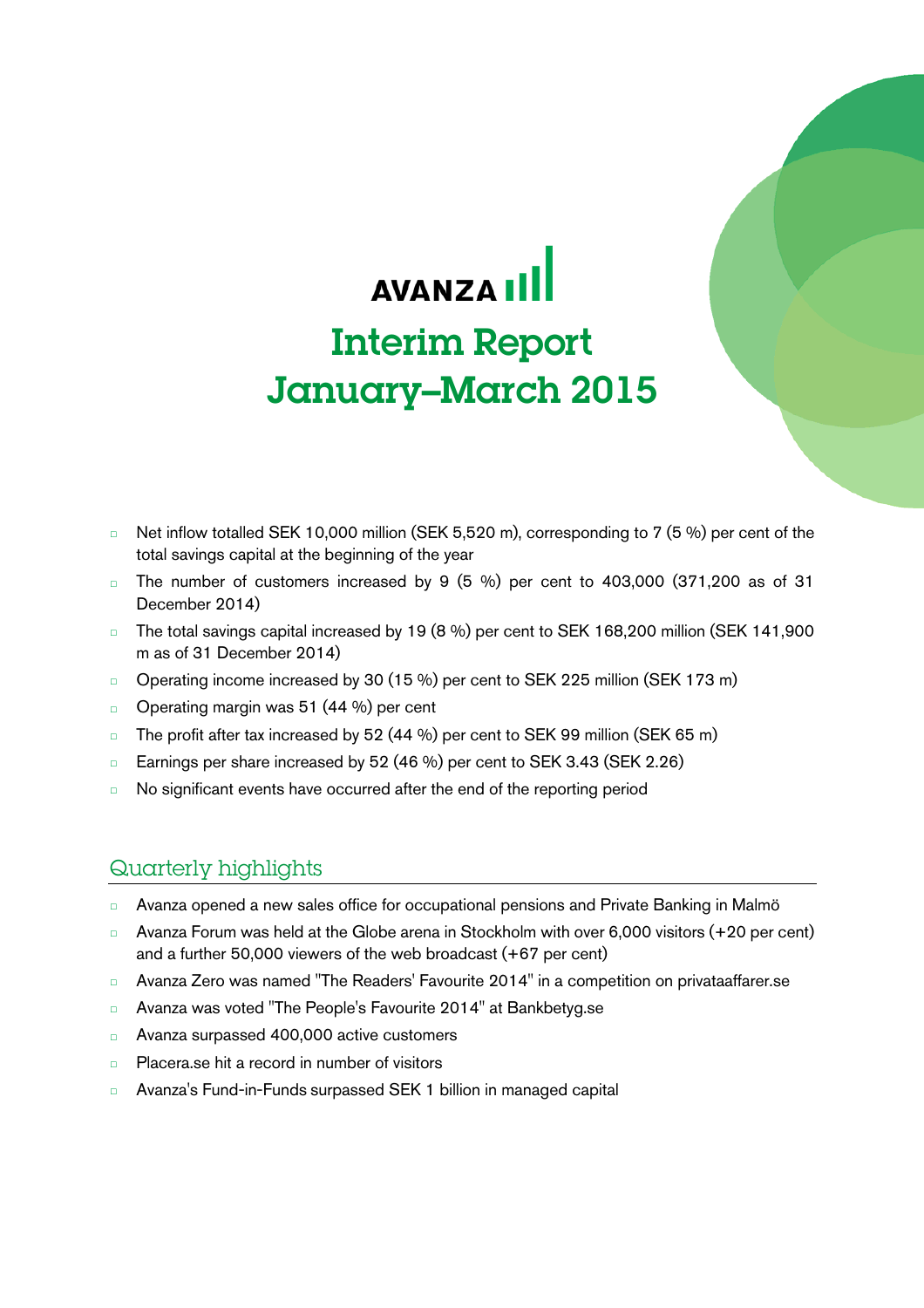# Avanza in brief

# **This is Avanza**

Avanza was founded in 1999 and has since grown from a small company, dealing solely in share broking, into a digital bank that is challenging the major banks and insurance brokers on the Swedish savings market. This is a market which still has considerable growth potential.

Avanza offers leading online savings and investment solutions in direct savings as well as pension-based savings. Customers are offered simple and cost-effective ways of saving without fixed account charges, yearly fees or depositing fees in shares, funds, equity-linked bonds, derivatives, currency positions, on savings accounts and in pension products such as endowment insurance, pension insurance and occupational pensions.

In addition to a wide range of savings products and pension solutions, Avanza offers trading on various exchanges and decision-making support, such as share prices and news items in real time, share analyses, portfolio reports, tax return support and software. Avanza primarily targets private investors in Sweden, but also offers services for professional day traders and corporate customers, such as small businesses, banks and asset managers.

Avanza Bank Holding AB (publ) is listed on Nasdaq Stockholm Mid Cap, is covered by the state deposit guarantee and supervised by the Swedish Financial Supervisory Authority.

For more information about Avanza, see avanza.se and investors.avanza.se.



### **Our mission & business model**

With us you will have more money left in your pockets than with any other bank. To achieve this mission Avanza has an Internet-based business model that is based on the law of large numbers. That is to say, charging each customer as little as possible, thereby attracting an ever larger customer base. A strong customer growth, combined with the lowest cost per customer and transaction on the market, through high scalability and good cost control, creates excellent conditions for satisfied customers and long-term profitable growth.

# **Our long-term goals**

Satisfied customers:

□ Sweden's most satisfied savers according to the Swedish Quality Index (SKI)

Satisfied shareholders:

- □ A market share of at least 7 per cent of the overall net inflow to the Swedish savings market
- $\Box$  30,000 40,000 new customers per year (net)
- □ The dividend shall amount to at least 70 per cent of the profit of the year
- □ The cost increase shall not exceed the revenue growth

Satisfied employees:

□ A Net Promoter Score (NPS) over 40

# **Our strategies**

- □ Customers first
- □ Price leadership
- □ We only do what we do best
- □ 100 % digital
- □ Improve and challenge ourselves every day

|                                                 | Q1              | Q4      | $Q3^{1}$ | Q <sub>2</sub> | Q1      | Q4             | Q3      | Q <sub>2</sub> | Q1      |
|-------------------------------------------------|-----------------|---------|----------|----------------|---------|----------------|---------|----------------|---------|
| <b>Quarterly overview</b>                       | 2015            | 2014    | 2014     | 2014           | 2014    | 2013           | 2013    | 2013           | 2013    |
| Operating income, SEK m                         | 225             | 193     | 166      | 164            | 173     | 162            | 148     | 137            | 150     |
| Operating profit, SEK m                         | 115             | 82      | 71       | 67             | 76      | 64             | 73      | 35             | 54      |
| Operating margin, %                             | 51              | 42      | 43       | 41             | 44      | 40             | 49      | 26             | 36      |
| Earnings per share, SEK                         | 3.43            | 2.36    | 2.10     | 1.92           | 2.26    | 1.85           | 2.15    | 1.11           | 1.55    |
| Shareholders' equity per share, SEK             | 24.65           | 28.22   | 25.85    | 23.67          | 29.75   | 27.49          | 25.64   | 23.49          | 30.23   |
| Return on shareholders' equity, %               | 13 <sub>1</sub> | 9       | 8        | $\overline{7}$ | 8       | $\overline{7}$ | 9       | 4              | 5       |
|                                                 |                 |         |          |                |         |                |         |                |         |
| Net inflow, SEK m                               | 10.000          | 5,940   | 4,560    | 4.040          | 5,520   | 2,490          | 2.260   | 2,860          | 3,290   |
| No. new customers (net)                         | 31.800          | 15.900  | 12.800   | 11.500         | 14.500  | 9.600          | 8.600   | 6.100          | 8,900   |
| No. customers at the end of the period          | 403,000         | 371.200 | 355,300  | 342.500        | 331,000 | 316,500        | 306,900 | 298,300        | 292,200 |
| Savings capital at the end of the period, SEK m | 168,200         | 141.900 | 133,400  | 130,100        | 121,800 | 112,600        | 105,000 | 94,600         | 93,400  |
| Income to savings capital ratio %               | 0.15            | 0.14    | 0.13     | 0.13           | 0.15    | 0.15           | 0.15    | 0.15           | 0.17    |
| Costs to savings capital ratio, %               | 0.07            | 0.08    | 0.07     | 0.08           | 0.08    | 0.09           | 0.08    | 0.11           | 0.11    |

 $|_1$ ) Operating profit in the third quarter of 2014 was burdened by provisions of SEK 8 million concerning VAT referring to the years 2010–2012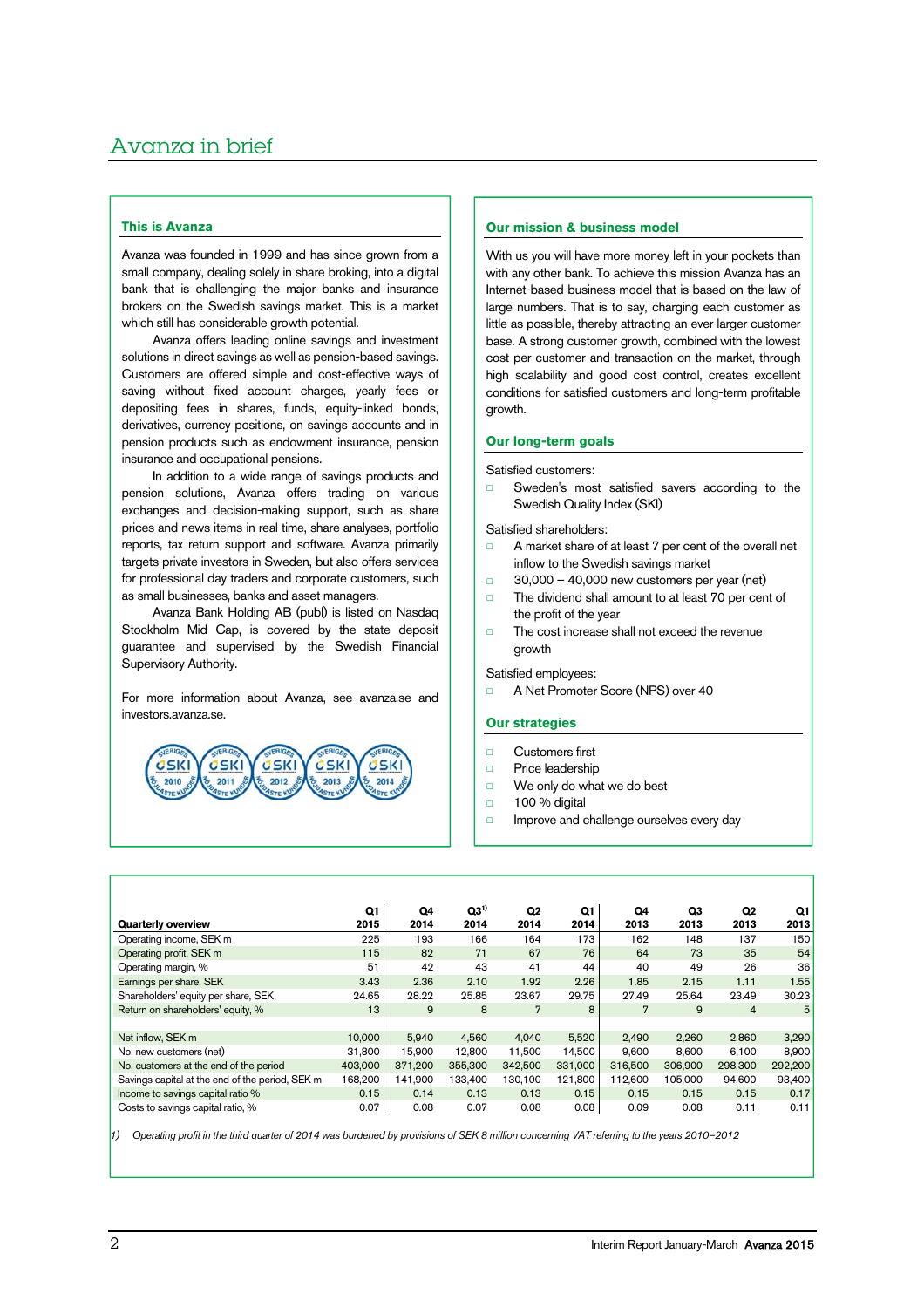### **The negative interest rate creates greenhouse effect**

Many people review their savings before the start of a new year, which leads to increased customer growth and activity during the first months of the year. This year was no exception. At the same time we have worked hard to strengthen our services in the recent year, including a new share trading price plan, mortgage loans for Private Banking customers, doubling our sales strength within occupational pensions and hundreds of new, on-line functions. The purpose of this work is to increase our competitiveness and capacity to grow more rapidly than in the past.

Low market rates have historically been a good climate for growth for Avanza, as the importance of fees becomes more apparent while interest in the stock exchange and more active investments increases. Many people are reviewing their savings due to today's historic negative interest rates, and this is to the benefit of a company like Avanza, which offers the market's widest choice within low cost savings and investments.

Against a background of increased marketing efforts over the quarter and the Swedish central bank's continued reductions in the repo rate, we have achieved our strongest growth in any individual quarter, with a net inflow of 10 billion (+81 per cent) and 31,800 new active customers (+119 per cent). This means that we have already surpassed our long-term goal of 30,000– 40,000 new customers per year. Given the good results we have had in customer acquisition with increased marketing activities during the beginning of the year, we intend to continue the efforts in 2015. We therefore expect a cost increase rate of 8–10 per cent for the full year, compared with the previously announced 6– 8 per cent. Trading activity also significantly increased among our customers during the first quarter and the number of transactions per customer and per month was 46 per cent higher than in the equivalent period for the previous year.

# **The operating profit increased by 51 per cent, despite pressure from interest rates**

The increased interest in the stock exchange is clearly visible in the trading statistics and in an increasing net brokerage commission income. At the same time, our trading volumes increased more rapidly than the market, which can be seen from our market share of trading measured in the number of transactions on the Stockholm stock exchange, which increased from 7.5 per cent to 9.5 per cent since the first quarter of 2014. Our new price plan for share trading with a minimum 1 krona brokerage fee has extended share trading to a new customer segment, which now has the potential to trade even minor shareholdings without the brokerage eating into the capital. The combination of a steadily increasing customer base and high trading activity increased the operating profit during the quarter to SEK 115 million, which is 51 per cent higher compared with the same quarter in the previous year.

The falling market rates are simultaneously creating pressure on our interest incomes, even though the increased borrowing and lending significantly compensate for reducing interest margins. At today's volumes, a one per cent change in the repo rate is equivalent to an effect of approximately SEK 100– 120 million on interest incomes annually. Despite the interest rate

situation, the deposit volume grew by 16 per cent during the quarter and, if the trend continues, the far larger volumes will create good leverage on our interest income when market rates rise again.

# **We are continuing to expand within occupational pensions**

During January we opened our new sales office for occupational pensions and Private Banking in the Malmö stock exchange building. Together with our Gothenburg office, which was established last year, the new Malmö office is an important keystone in our aim to ensure a strong, consistent growth in occupational pension trading. After the first quarter, total growth in the net inflow for the occupational pension products amounted to 34 per cent compared with the same period in the previous year; we hope to be able to increase this growth further once the new office has got up to speed.

# **A new mobile presence and a focus on simplicity**

There is a clear trend for far more customers wanting to manage their savings during the holiday period, and we will, as previously advertised, release a new mobile presence during the second quarter.

We are also focusing on the need to make it even simpler for our customers to handle their savings and to find good investment options, regardless of the market conditions. For example, almost one in every six kronor in savings remains uninvested at today's interest rates environment, which is a sign that many customers need better tools and support when making investment decisions.

Stockholm, 20 April 2015

Martin Tivéus, CEO Avanza

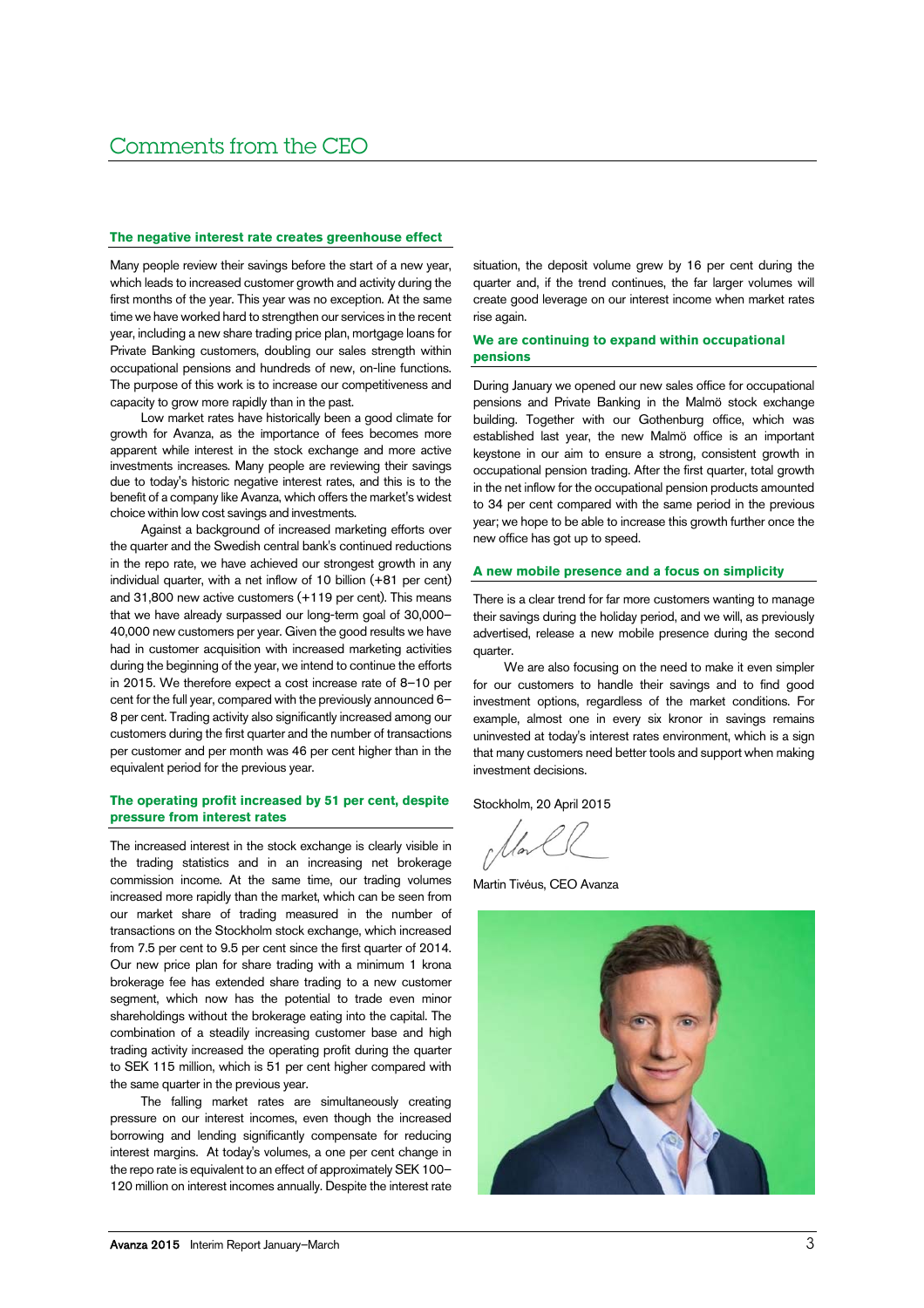# **Operations**

# **Market and sales**

Avanza's focus is the Swedish savings market, which was characterised during the first quarter of the year by an upturn in the stock market and interest rate reductions.

The Stockholm stock exchange developed very strongly during the first quarter and the SIX Return Index increased by 16 per cent. Turnover on the Stockholm stock exchange was 24 per cent higher than the equivalent quarter in the previous year, and the rally attracted significant trading on the stock exchange. In February our savers appeared somewhat apprehensive in their investment decisions, however by the end of the quarter they started to switch from interest trading to the stock exchange, while maintaining a certain degree caution, as they chose a broader selection of more stable companies. The interest in the stock exchange was also strongly noted on Placera.se, which hit a record in the number of visitors with over 12.5 million visits during the first quarter.

Fund trading also increased strongly in comparison with the previous year and share funds dominated during the first quarter. Interest in Avanza's Fund-in-Funds was also strong and in February the funds passed SEK 1 billion in managed capital.

In February the Swedish central bank reduced the repo rate by 0.1 per cent to a historic negative rate, while in March the rate was reduced further by 0.15 per cent to -0.25 per cent. The negative rate also contributed to attracting more savers to the stock exchange, as it became far clearer that Swedish savers were not receiving any earnings on traditional savings accounts.

### The strongest growth ever in an individual quarter

During the first quarter the inflow of customers and capital to Avanza was at a record high, as a significant number of savers moved from the major banks to cheaper alternatives and from savings accounts to the stock market. Marketing initiatives during the quarter, including a new price plan and communications, through both social and traditional media, contributed to this increased activity.

The investment savings account (ISK) in particular continued to grow. Around half of Avanza's net inflow was transferred into ISK and the number of accounts increased by 49 per cent. The lowered, and soon completely abolished, right of taxdeduction for private pension savings has had a positive effect on ISK as an alternative form of savings. In addition trading activity has strengthened as a result of the low tax on ISK accounts.

Despite a fall in the key interest rate, deposits continued to increase. However, shares invested in external deposit accounts remained relatively constant which indicates a savings pattern in which capital is transferred from traditional savings accounts but with savers still not really daring to take the step and invest in securities.

### Continued efforts in occupational pensions

The increased investment in the sales organisation for the occupational pensions market, which Avanza Pension started in

2014, expanded during the first quarter with the establishment of a new sales office in Malmö. Net inflow into Avanza's occupational pension products remained strong during the first quarter of the year, in terms of both capital and new accounts. 785 new companies chose Avanza to supply occupational pensions, and customers transferred SEK 170 million in occupational pension capital from other insurance companies, which is an increase of 22 per cent compared with the equivalent quarter in the previous year.

#### Satisfied customers

In January Avanza's free Avanza Zero fund was named "The Readers' Favourite" in a competition on privataaffarer.se and in February Avanza was also voted "The People's Favourite 2014" at Bankbetyg.se with the highest score in all categories; treatment of customers, services, technology, fees and recommendations. Satisfied customers are the foundation of Avanza's business concept and the operations are conducted with a constant focus on our customers' best interests. One of Avanza's long-term goals is to achieve Sweden's most satisfied savers based on the Swedish Quality Index (SKI), which is published at the end of each year; an award that Avanza has earned five years in a row.

In March we held the nation's largest savings and investment event in Sweden for the tenth year, the Avanza Forum, at the Globe arena in Stockholm. The interest in this year's Forum was greater than ever due to the historic low interest rate in combination with the increasing stock market. With over 6,000 visitors at the event (+20 per cent) and a further 50,000 viewers of the web broadcast (+67 per cent), this year's Forum surpassed that of previous years by far.

### Increased market shares

Avanza's market share of the number of transactions on the Stockholm stock exchange including First North increased during the first quarter and amounted to 9.5 (7.5 %) per cent.

Avanza held 2.3 (2.2 %) per cent of the total savings market in Sweden as at 31 December 2014. During 2014 Avanza's share of total net inflow into the Swedish savings market amounted to 9.2 (5.7 %) per cent, which exceeded the long-term goal of at least 7 per cent of the net inflow.

#### Seasonal variations

Avanza's operations are to some extent affected by seasonal variations. For example, customer and net inflow is usually greater at the beginning of the year, while activity has historically been lower during the summer months. The latter trend has been broken, however, and trading activity has increased during the summer since mobile services made their debut. The effect of seasonal variations on activities is not necessarily reflected in the company's financial results, which tend to be more affected by cyclical market effects such as developments in the stock market and the key interest rate.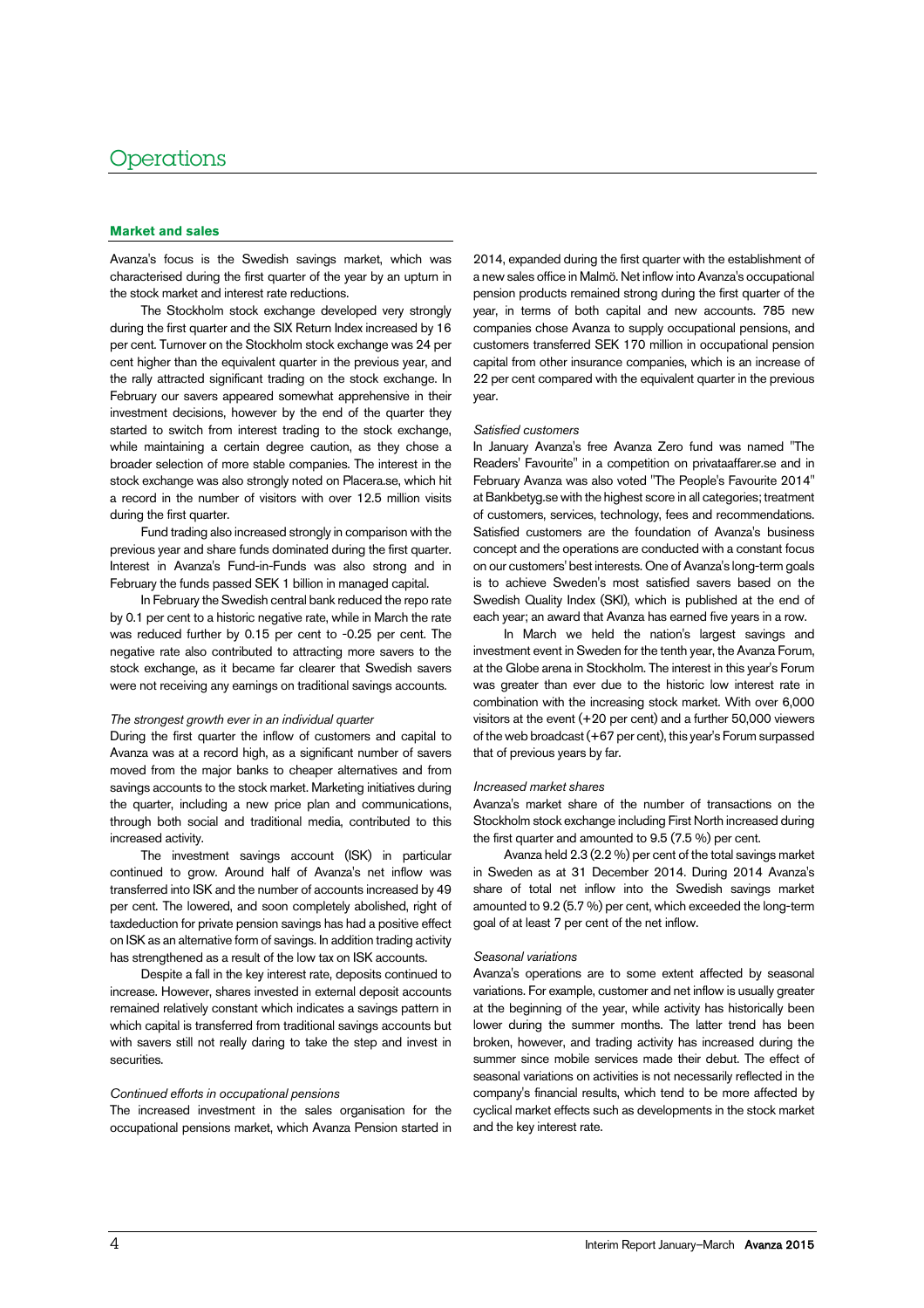| <b>Activity</b>                           | 2015<br>Jan-Mar | 2014<br>Jan-Mar | <b>Change</b><br>$\frac{9}{6}$ | 2014-2015<br>Apr-Mar | 2014<br>Jan-Dec | Change<br>$\%$ |
|-------------------------------------------|-----------------|-----------------|--------------------------------|----------------------|-----------------|----------------|
|                                           |                 |                 |                                |                      |                 |                |
| Net inflow, SEK m                         |                 |                 |                                |                      |                 |                |
| Standard                                  | 7,920           |                 | 88                             | 19,900               |                 | 23             |
|                                           |                 | 4,220           | 51                             |                      | 16,200          | 18             |
| Private Banking                           | 1,950           | 1,290           |                                | 4.350                | 3.690           |                |
| Pro                                       | 130             | 10              | 1,200                          | 330                  | 210             | 57             |
| <b>Net inflow</b>                         | 10,000          | 5,520           | 81                             | 24,580               | 20,100          | 22             |
|                                           |                 |                 |                                |                      |                 |                |
| Equity & investment fund accounts         | 230             | 960             | $-76$                          | 3,550                | 4,280           | $-17$          |
| Investment savings accounts               | 6.590           | 2,550           | 158                            | 12.930               | 8,890           | 45             |
| Savings accounts                          | 280             | 250             | 12                             | 1.850                | 1,820           | $\overline{2}$ |
| of which, external deposit accounts       | 360             | 350             | 3                              | 1,950                | 1,940           | $\mathbf{1}$   |
| Pension- & insurance-based accounts       | 2.900           | 1.760           | 65                             | 6.250                | 5.110           | 22             |
| of which, endowment insurance             | 2.380           | 1,260           | 89                             | 4,210                | 3,090           | 36             |
| of which, occupational pensions           | 470             | 350             | 34                             | 1.670                | 1.550           | 8              |
| <b>Net inflow</b>                         | 10,000          | 5,520           | 81                             | 24,580               | 20,100          | 22             |
|                                           |                 |                 |                                |                      |                 |                |
| Net inflow/Savings capital, %             | 28              | 20              | 8                              | 20                   | 18              | $\overline{2}$ |
|                                           |                 |                 |                                |                      |                 |                |
| No. commission notes per customer & month | 3.5             | 2.4             | 46                             | 2.5                  | 2.3             | $\mathfrak{g}$ |
| No. transactions per commission note      | 1.5             | 1.6             | $-6$                           | 1.5                  | 1.6             | $-6$           |
|                                           |                 |                 |                                |                      |                 |                |
| <b>Market shares</b>                      |                 |                 |                                |                      |                 |                |
| Nasdag Stockholm and First North:         |                 |                 |                                |                      |                 |                |
| No. transactions, %                       | 9.5             | 7.5             | 2.0                            | 8.1                  | 7.6             | 0.5            |
| Turnover, %                               | 4.9             | 4.1             | 0.8                            | 4.4                  | 4.2             | 0.2            |
|                                           |                 |                 |                                |                      |                 |                |

For definitions see page 17.

Net inflow during the first quarter amounted to SEK 10.0 billion, which was 81 per cent higher than the equivalent period in the previous year and the highest quarterly inflow in Avanza's history. The major portion of net inflow continued to be into investment savings accounts but the endowment insurance still remained a type of account with significant deposits. Net inflow for occupational pensions, excluding collective agreement pensions, increased by 34 per cent compared with the equivalent quarter in the previous year.

During the first quarter, Avanza's customers increased trading activity considerably, and the number of commission notes per customer and per month was 46 per cent higher than the equivalent period in the previous year, compared with 24 per cent for the market as a whole. Increased communication work both on the web site, in social media and in traditional media during the quarter, focusing on the new price list with the opportunity to trade for 1 krona, contributed to the increased activity.

|            |            | <b>Change</b>  |            | <b>Change</b>  |
|------------|------------|----------------|------------|----------------|
| 31-03-2015 | 31-12-2014 | $\frac{9}{6}$  | 31-03-2014 | %              |
|            |            |                |            |                |
| 388.440    | 357,520    | 9              | 319,210    | 22             |
| 12,800     | 12,000     | 7              | 10,700     | 20             |
| 1,760      | 1,680      | 5              | 1,090      | 61             |
| 403,000    | 371,200    | 9              | 331,000    | 22             |
|            |            |                |            |                |
| 281,400    | 269,400    | $\overline{4}$ | 248,800    | 13             |
| 119,800    | 80,600     | 49             | 47,000     | 155            |
| 96.200     | 90.900     | 6              | 80,100     | 20             |
| 67,300     | 61,500     | 9              | 50,100     | 34             |
| 228,800    | 217,400    | 5              | 197,700    | 16             |
| 119,300    | 112,100    | 6              | 103.900    | 15             |
| 32,900     | 29,900     | 10             | 23,600     | 39             |
| 726,200    | 658,300    | 10             | 573,600    | 27             |
|            |            |                |            |                |
| 1.80       | 1.77       | $\overline{2}$ | 1.73       | $\overline{4}$ |
|            |            |                |            |                |

For definitions see page 17.

Customer growth during the first quarter was the strongest in Avanza's history. The number of customers increased by 31,800 (14,500) during the quarter, with Avanza surpassing 400,000 active customers. Thus, already by the first quarter, Avanza had achieved its long-term goal of increasing the customer base by 30,000–40,000 net new customers per year. Increased marketing activites and a favourable growth climate lay behind the strong customer growth. The number of accounts increased by 67,900 (28,700) during the first quarter. More than half related to investment savings accounts, which by the end of the period

were, for the first time, greater than the number of endowment insurance accounts. The number of occupational pension accounts, excluding collective agreement pensions, increased by 39 per cent compared with the end of the equivalent quarter in the previous year.

The number of accounts per customer is a good measure of savers' level of engagement with Avanza and is therefore also a good measure of the portion of the customers' total savings with Avanza. The number of accounts per customer increased during the year and now totals 1.80 (1.73).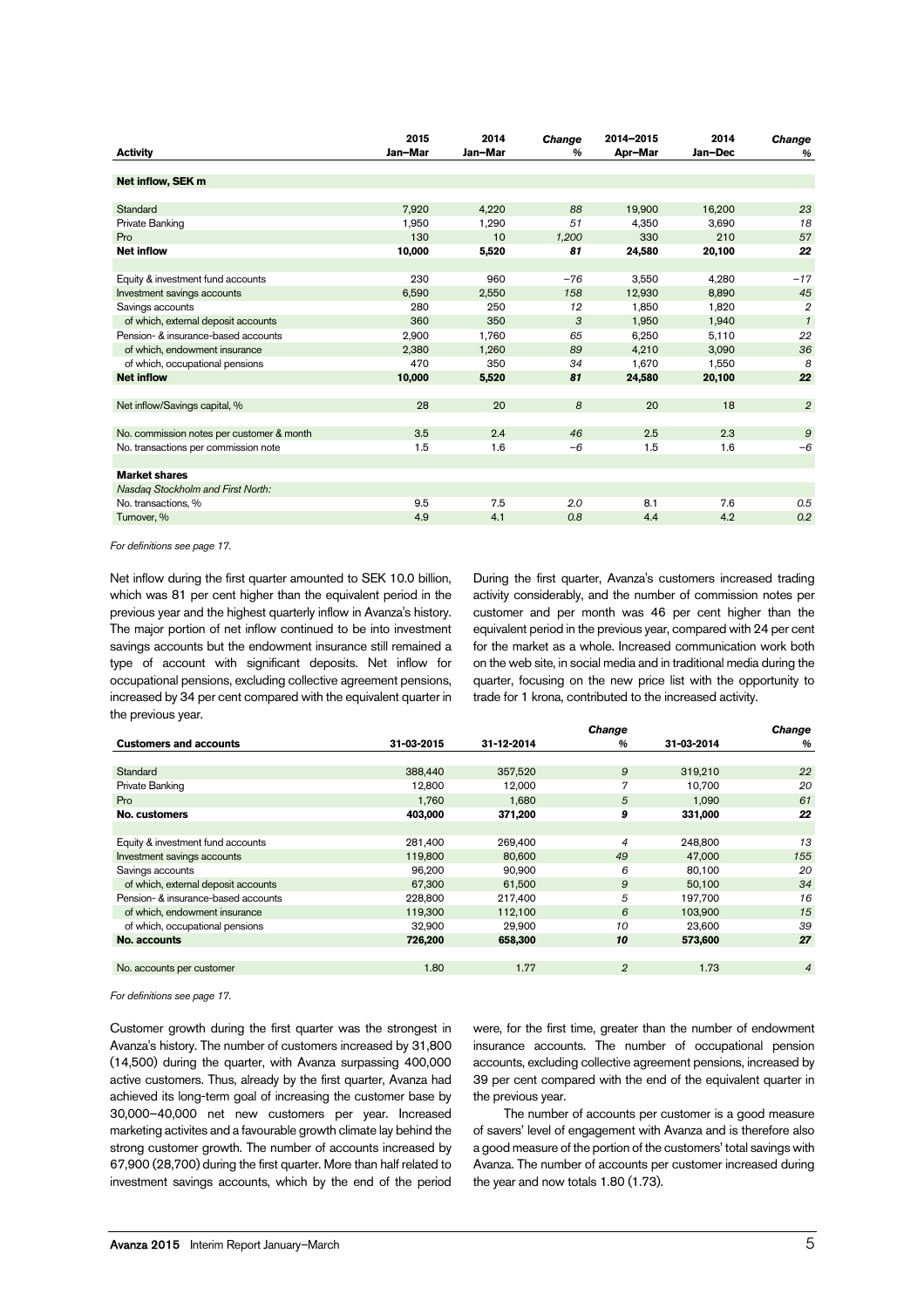|            |            | <b>Change</b>  |            | <b>Change</b> |
|------------|------------|----------------|------------|---------------|
| 31-03-2015 | 31-12-2014 | $\%$           | 31-03-2014 | %             |
|            |            |                |            |               |
| 96,260     | 81,200     | 19             | 68,260     | 41            |
| 67,900     | 56,800     | 20             | 50,500     | 34            |
| 4,040      | 3.900      | $\overline{4}$ | 3,040      | 33            |
| 168,200    | 141,900    | 19             | 121,800    | 38            |
|            |            |                |            |               |
| 62,800     | 56,700     | 11             | 52,010     | 21            |
| 33,500     | 23,500     | 43             | 15,100     | 122           |
| 7,700      | 7,400      | $\overline{4}$ | 5,790      | 33            |
| 7.070      | 6,700      | 6              | 5,060      | 40            |
| 64,200     | 54,300     | 18             | 48,900     | 31            |
| 47.400     | 39.700     | 19             | 36.900     | 28            |
| 7,000      | 5,930      | 18             | 4,310      | 62            |
| 168,200    | 141,900    | 19             | 121,800    | 38            |
|            |            |                |            |               |
| 97,820     | 84.350     | 16             | 76,480     | 28            |
| 50,000     | 40,300     | 24             | 31,300     | 60            |
| 26,200     | 22,600     | 16             | 18,100     | 45            |
| 7,070      | 6,700      | 6              | 5,060      | 40            |
| $-5,820$   | $-5,350$   | 9              | $-4.080$   | 43            |
| $-2,290$   | $-2,010$   | 14             | $-760$     | 201           |
| 168,200    | 141,900    | 19             | 121,800    | 38            |
|            |            |                |            |               |
| 450        | 422        | 28             | 444        | 6             |
| 12         | 12         | $\overline{O}$ | 12         | 0             |
|            |            |                |            |               |
| 11         | 8          | 3              | 3          | 8             |
| 16         | 16         | $\overline{O}$ | 5          | 11            |
|            |            |                |            |               |

For definitions see page 17.

Avanza's savings capital grew considerably during the first quarter, driven by the high customer inflow and net inflow in combination with the positive developments in the stock market. Customer savings capital with Avanza at the end of the period amounted to SEK 168 billion, which was an increase of 19 per cent compared with the beginning of the year. The average return on customers' accounts amounted to 11 per cent during the quarter.

Savings capital in investment savings accounts was more than twice as large as at the end of the period compared with one year before. Savings capital invested in external deposit accounts and occupational pension accounts was 40 per cent and 62 per cent higher, respectively.

The interest in funds continued to be high during the first quarter. At the end of the quarter 30 per cent of the customers' capital was invested in funds, which was 4 percentage points higher than in the previous year. Despite reductions in interest rates, deposits increased by 16 per cent during the quarter. Lending increased by 9 per cent since the beginning of the year. At the end of the period the allocation was 61 per cent securities lending and 39 per cent mortgage loans.

#### **Development**

Due to increases in net inflow and customer numbers, it is now more important than ever to maintain and develop the internal processes and systems. This will enable to continue to create economies of scale and stability and thereby maintain a strong growth rate, as well as continue to deliver a high quality service to the customers. One of the main areas of Avanzas' development during the first quarter was the processes for new customers, due to the large number of new customers on our books.

With Avanza's strong customer focus, the development activities during the quarter concentrated on evolving customerdriven improvements, streamlining customer experience, and offering new services and functionalities. Among others, the work have concentrated on continued developing of the website to be able to provide the customers a world class digital experience. Moreover a number of efficiency measures was implemented, such as improvements to underlying systems and stability requirements, largely based on customer feedback.

Due to the growing use of mobile devices for logging on and an increased demand for mobile services, the creation of a new mobile presence proceeds and we expect the first results in form of new mobile apps for iPhone and Android to be launched this summer, as previously communicated.

Other development areas in the last quarter was to ensure mobile withdrawals with secure pin numbers. Another achievement was to enable customers, who open an Avanza account in the evening or at the weekend, to deposit their money straight away.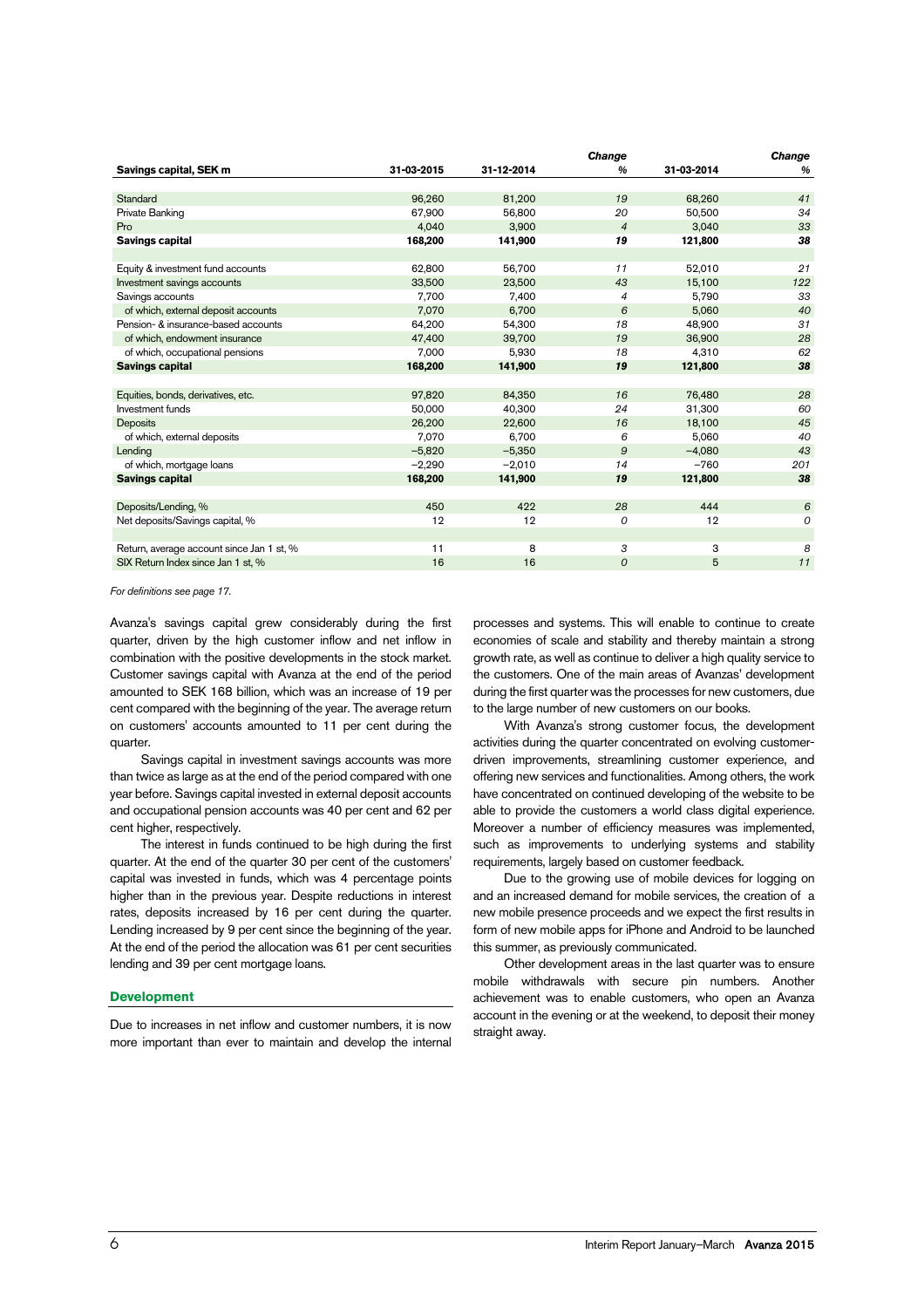# Financial overview

|                                                               | 2015           | 2014              | <b>Change</b>     | 2014-2015   | 2014            | <b>Change</b>    |
|---------------------------------------------------------------|----------------|-------------------|-------------------|-------------|-----------------|------------------|
|                                                               | Jan-Mar        | Jan-Mar           | %                 |             | Apr-Mar Jan-Dec | %                |
| Income Statement, SEK m                                       |                |                   |                   |             |                 |                  |
| Brokerage income                                              | 113            | 78                | 45                | 321         | 286             | 12               |
| Fund commissions                                              | 39             | 24                | 63                | 128         | 113             | 13               |
| Net interest income                                           | 47             | 52                | $-10$             | 199         | 204             | $-2$             |
| Other income                                                  | 26             | 19                | 37                | 100         | 93              | $\boldsymbol{8}$ |
| <b>Operating income</b>                                       | 225            | 173               | 30                | 748         | 696             | $\overline{z}$   |
|                                                               |                |                   |                   |             |                 |                  |
| Personnel                                                     | -64            | $-58$             | 10                | $-240$      | $-234$          | 3                |
| Marketing                                                     | $-9$           | $-5$              | 80                | $-29$       | $-25$           | 16               |
| Depreciation                                                  | $-2$           | $-2$              | 0                 | $-7$        | $-7$            | $\mathcal{O}$    |
| Other expenses                                                | $-35$          | $-32$             | 9                 | $-129$      | $-126$          | $\overline{2}$   |
| Operating expenses before credit losses and provisions of VAT | $-110$         | $-97$             | 13                | $-405$      | $-392$          | 3                |
|                                                               |                |                   |                   |             |                 |                  |
| Profit before credit losses and provisions of VAT             | 115            | 76                | 51                | 343         | 304             | 13               |
|                                                               |                |                   |                   |             |                 |                  |
| Credit losses, net                                            | $\mathbf 0$    | $\mathsf{o}$      | 0                 | $\mathbf 0$ | $\mathbf 0$     | $\mathcal{O}$    |
| Provision of VAT <sup>*</sup>                                 | $\overline{a}$ | $\qquad \qquad -$ | $\qquad \qquad -$ | $-8$        | $-8$            | $\overline{O}$   |
| <b>Operating profit</b>                                       | 115            | 76                | 51                | 335         | 296             | 13               |
|                                                               |                |                   |                   |             |                 |                  |
| <b>Key ratios</b>                                             |                |                   |                   |             |                 |                  |
| Operating margin, %                                           | 51             | 44                | $\overline{7}$    | 45          | 43              | $\overline{2}$   |
| Profit margin, %                                              | 44             | 38                | 6                 | 38          | 36              | $\overline{2}$   |
| Cost/Income ratio, %                                          | 49             | 56                | $-7$              | 54          | 56              | $-2$             |
| Earnings per share, SEK                                       | 3.43           | 2.26              | 52                | 9.82        | 8.64            | 14               |
| Earnings per share after dilution, SEK                        | 3.39           | 2.24              | 51                | 9.72        | 8.56            | 14               |
| Return on shareholders' equity, %                             | 13             | 8                 | 5                 | 37          | 32              | 5                |
| Credit loss level, %                                          | 0.00           | 0.00              | 0.00              | 0.00        | 0.00            | 0.00             |
| Investments, SEK m                                            | 6              | $\overline{2}$    | 200               | 16          | 12              | 33               |
|                                                               |                |                   |                   |             |                 |                  |
| Brokerage income/Operating income, %                          | 50             | 45                | 5                 | 43          | 41              | $\overline{2}$   |
| Fund commissions/Operating income, %                          | 17             | 14                | 3                 | 17          | 16              | $\mathcal I$     |
| Net interest income/Operating income, %                       | 21             | 30                | $-9$              | 27          | 29              | $-2$             |
| Other income/Operating income, %                              | 12             | 11                | $\mathbf{1}$      | 13          | 13              | $\mathcal{O}$    |
|                                                               |                |                   |                   |             |                 |                  |
| Operating income/Savings capital, %                           | 0.15           | 0.15              | 0.00              | 0.54        | 0.54            | 0.00             |
| Operating expenses/Savings capital, %                         | 0.07           | 0.08              | $-0.01$           | 0.29        | 0.31            | $-0.02$          |
|                                                               |                |                   |                   |             |                 |                  |
| Brokerage per commission note, SEK                            | 59             | 70                | $-16$             | 65          | 68              | $-4$             |
| Brokerage income per trading day, SEK m                       | 1.8            | 1.3               | 38                | 1.3         | 1.2             | 8                |
| No. trading days                                              | 61.5           | 62.0              | $-1$              | 246.5       | 247.0           | $\overline{O}$   |
| Average no. employees                                         | 308            | 273               | 13                | 294         | 283             | 4                |
| Web service operational availability, %                       | 99.8           | 99.7              | 0.1               | 99.8        | 99.7            | 0.1              |

\* Provision of VAT during the third quarter 2014 refers to the years 2010–2012

| Kev ratios                          | 31-03-2015 | 31-12-2014 | <b>Change</b> % | 31-03-2014 | <b>Change</b> % |
|-------------------------------------|------------|------------|-----------------|------------|-----------------|
| Shareholders' equity per share, SEK | 24.65      | 28.22      | $-13$           | 29.75      | $-17$           |
| Capital base/Capital requirement    | 1.74       | 1.72       |                 | 1.69       | $\mathbf{3}$    |
| No. employees                       | 320        | 296        |                 | 282        | 13              |
| Market value, SEK                   | 300.50     | 258.00     | 16              | 248.50     | 21              |
| Market capitalisation, SEK m        | 8.680      | 7.450      |                 | 7.175      | 21              |

For definitions see page 17.

Avanza also publishes an Excel document containing financial history. The information is presented in English and can be viewed at avanza.se/keydata.

Operating income in the first quarter was up 30 (15 %) per cent, compared to the same period in the previous year. The brokerage income increased due to a larger customer base and greater trading activity. This however was offset by a slightly lower brokerage income per commission note. Brokerage per commission note was 16  $(-3 \%)$  per cent lower than in the previous year. Fund commissions increased due to a growing interest in investing in funds and thereby increased fund capital. Other commission income increased compared to the first quarter 2014, mainly due to increased income from currency exchange and Corporate Finance services. Net interest income

decreased compared to the previous year, as a result of a lower repo rate and lower market interest rates. This however was largely offset by increased lending and better return on liquidity surplus which since the end of 2014, among others, is invested in covered bonds. The repo rate during the first quarter was on average 0.81 percentage points lower than during the same period in the previous year.

Operating expenses before credit losses increased by 13 (1 %) per cent during the quarter, compared to the same period in the previous year, mainly due to higher personnel costs. The latter increased by 10 per cent, partly as a result of the increased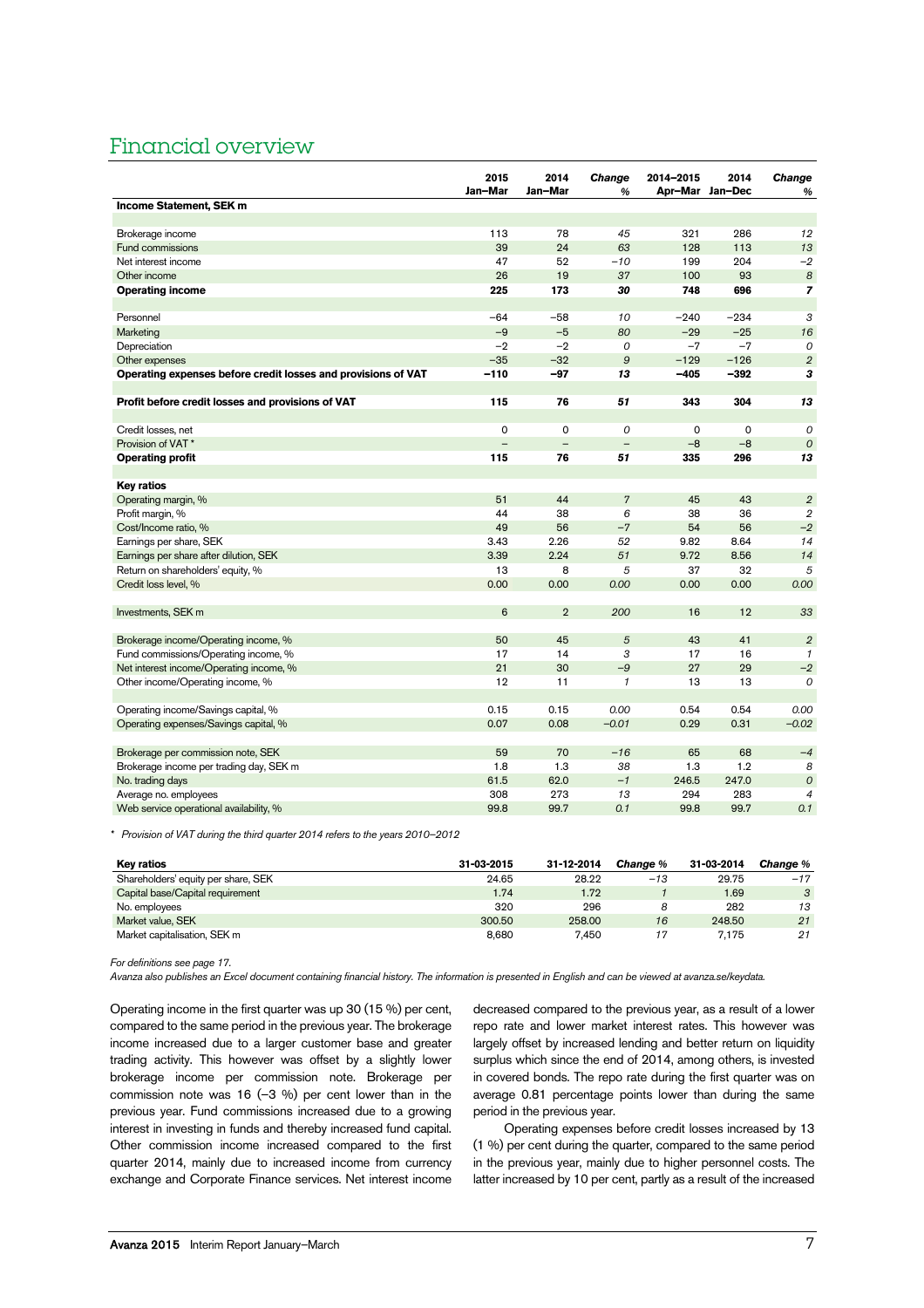investment in occupational pensions and the resultant larger sales organisation, as well as enhanced capacity within IT development. Given the good growth performance Avanza has had with increased marketing activities during the beginning of the year, we intend to continue the efforts during 2015. Therefore a cost increase rate of 8-10 per cent for the full year is expected, compared with the previously announced 6-8 per cent.

Revenue growth during the first quarter was noticeably higher than the rate of cost increase, which corresponds to Avanza's long-term goal. Operating profit before tax amounted to 115 (76), an increase of 51 per cent compared with the same period previous year. This corresponds to an operating margin of 51 (44) per cent.

During the first quarter Avanza received a ruling from the Swedish Tax Authority on the VAT inquiry which commenced during 2014, relating to the period 2010 - 2012. The decision is consistent with the provisions Avanza made for VAT during the third quarter 2014.

### **Financial position**

Avanza is self-financed by equity and customer deposits. All of Avanza's assets have a high level of liquidity. The majority of the assets can, therefore, be transferred within a couple of days. The assets are deemed to be secure. The surplus liquidity is invested in covered bonds in systemically important Nordic banks and all lending is secured against listed securities and with pledges on houses and tenant-owned apartments. SEK 796 m of the liquid assets as per the end of the period, SEK 4,842 m, was assets pledged as collateral. Avanza does not conduct, and has not previously conducted, trading in securities on its own behalf. Between 2001 and the first quarter in 2015 total credit losses amounted to SEK 9 million, which is the equivalent, on average, to less than 0.03 per cent per year.

# **The Parent Company Avanza Bank Holding AB (publ)**

Avanza Bank Holding AB (publ) is the Parent Company in the Avanza Group. The operating result for the first quarter was SEK –4 million (SEK –1 m). The Parent Company does not report any sales. A dividend payment of SEK 202 million (SEK 231 m) has been made to the shareholders.

# **Capital surplus**

| SEK <sub>m</sub>                                     | 31-03-2015 | 31-12-2014 |
|------------------------------------------------------|------------|------------|
| Shareholders' equity, the Group                      | 712        | 815        |
| Intangible fixed assets and deferred tax receivables | $-31$      | $-28$      |
| Capital requirement with reference to Pillar I       | $-352$     | $-340$     |
| Total capital surplus before dividend                | 329        | 447        |
|                                                      |            |            |
| Capital surplus per share, SEK                       | 11.40      | 15.49      |

Intangible fixed assets and deferred tax receivables are not included in the capital base under the capital adequacy rules and are thus not distributable and should be reduced from the equity. See also Note 4, page 14.

The capital surplus, i.e. the maximum scope available for dividend payments and buybacks of the company's own shares, totalled SEK 329 million as of 31 March 2015.

The new Basel 3 and Solvency 2 regulations entail increased capital requirements in the years ahead for both Avanza's banking company and the insurance company. With continued favorable growth conditions for 2015, the capital requirement is expected to increase further.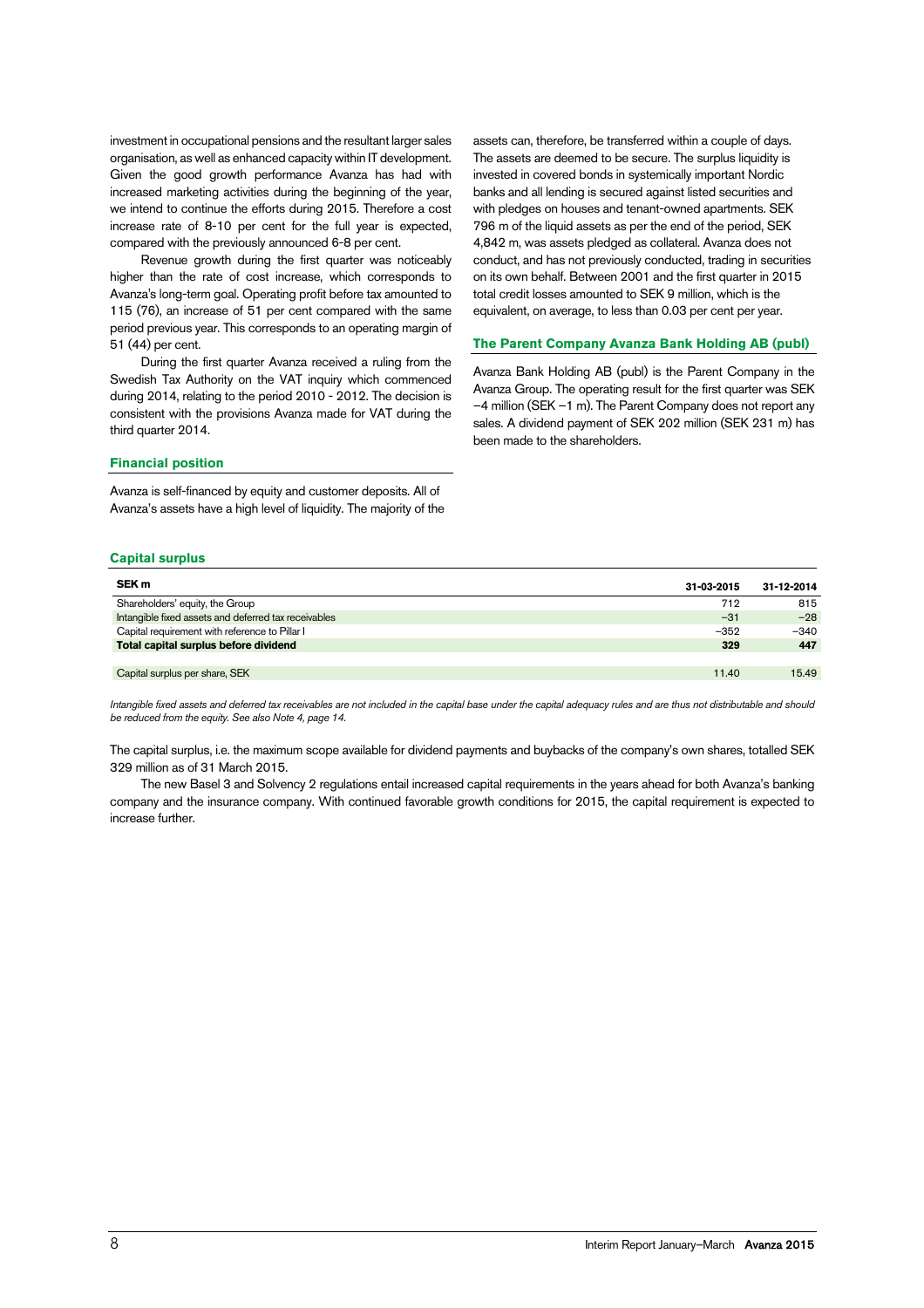# Outlook for the future

### **Avanza's growth potential**

The growth potential for the Swedish savings market is considered to be good. We estimate that the Swedish savings market in the long-term will grow at a rate of 4–8 per cent per annum, which is in line with the growth we have seen over the last ten years. Pension and insurance savings plans normally account for half of this growth. Stricter mortgage repayment rules and concerns over falling property prices, coupled with an unstable stock market, could however lead to Swedish customers choosing to save by paying off more on their mortgages instead, which in turn could have a negative impact on the growth of the Swedish savings market.

However, Avanza's growth opportunities are not limited by the growth of the savings market. This is due to the fact that Avanza only has a 2 per cent market share of the Swedish savings market and the fact that funds that are transferred to Avanza from other savings institutions do not count as part of the net inflow to the Swedish savings market. In order to create long-term shareholder value Avanza is focusing on areas which can be directly influenced and support the company's underlying growth, in combination with good cost control – economies of scale and focus on customer satisfaction, which over time promotes net inflow and a growth in the number of customers.

#### **3–5 year outlook**

# Low interest rate environment and focus on the importance of fees

We perceive a clear trend whereby fees are becoming more and more significant for savers, not least because interest rates are going down. As customers have started to review their savings, the significance of fees has become more and more prominent. A low interest rate environment also affects our customers' disposable income and savings potential in a positive way, through for example lower housing costs. We believe it is likely that more capital will be transferred to Avanza, which will contribute to underlying growth in revenues. Meanwhile the Swedish Central bank has indicated that interest rates will stay low until the end of 2016, which will continue to impact negatively on our net interest income. A one percentage point change in the repo rate corresponds to a change of SEK 100–120 million in Avanza's net interest income. Once interest rates finally go up again we fully expect to see a positive outcome due to a sharp increase in savings capital, even if growth in customers might slow down slightly.

More people discovers the advantages of saving with investment savings accounts (ISK) which offer low standard tax rates. At the end of March the government presented a proposal to increase the tax on ISK and endowment insurance. However we believe that the more profitable option will still be to save in accounts which are taxed on a standardized basis, compared to traditional saving in equity and investment fund accounts.

### A shift toward more individual savings

We can also see a trend towards an increased demand for digital services within savings. We think it is likely that this trend will continue and this should strengthen Avanza's position and growth prospects. The need for individual savings is increasing as a result of a gradual deterioration of the public pension provisions, leading to a greater demand for enhanced product ranges, freedom of choice and lower fees. Avanza's IT platform, together with a range of products and services that offers simple information and relevant tools for customers to make informed investment decisions, mean that Avanza will benefit as more responsibility is being transferred from public and corporate pension and welfare systems to the individual.

#### The result of enhanced transferability of pensions

The pensions and insurance market is nearly twice the size of the market for direct savings in stocks, shares and funds. Today's transfer rights only cover pension policies effected after 2007 and the transferable capital is thereby limited to a fraction of the pension and insurance market, even though this will gradually increase over time. Should there be a parliamentary decision on enhanced rights to transfer, customers would be able to move all, or part of, their savings to Avanza and thereby increase their pension due to lower fees, a wider choice and access to Avanza's broad range of pension products. It is currently very unclear as to when full transfer rights will come into effect, but the first move towards this is is the new rules on commissions and strengthen consumer protection for adoption in the summer of 2016 and entry into force in January 2017.

#### Decreasing income to savings capital ratio

The income to savings capital ratio has fallen by 9 per cent per annum, from 87 to 54 basis points during the last five years, due to falling short-term interest rates, fluctuations in trading activity on the stock market, as well as price pressure coupled with mixed effects on savings. Taking into account the current low interest rate environment, we estimate that the income to savings capital ratio will continue to fall from its present level, but at a lower rate than in the past. We further anticipate continued effects of the product mix in savings capital as we think it is likely that fund savings will increase in the future, in conjunction with further increases in pension capital. On the other hand, price pressure due to competition is expected to be limited.

Within the foreseeable future, we are not expecting a return to previous levels of income to savings capital ratio, considering the current behavioural patterns among savers with a lower appetite for risk than previously, and a growing cost awareness. We believe that our constant focus on low fees and innovative products will work very well in such an environment. We are therefore convinced that Avanza is well placed for further growth in terms of attracting new savings capital from new, as well as existing, clients.

Competitiveness and profitability will need to be achieved through reduced cost to savings capital ratio. Avanza is well placed for this future prospect thanks to the company's highly scalable IT-systems. To enable us to deliver the highest possible customer service in the future we need to keep our focus on achieving further efficiencies and enhanced scalability in the years to come, as well as extending our IT-development capacity. We have previously communicated our intentions to keep the rate of cost increase at 6–8 per cent per annum in the coming years if the results remain. Given the efficiency we have in customer acquisition, and the good results in customer growth we have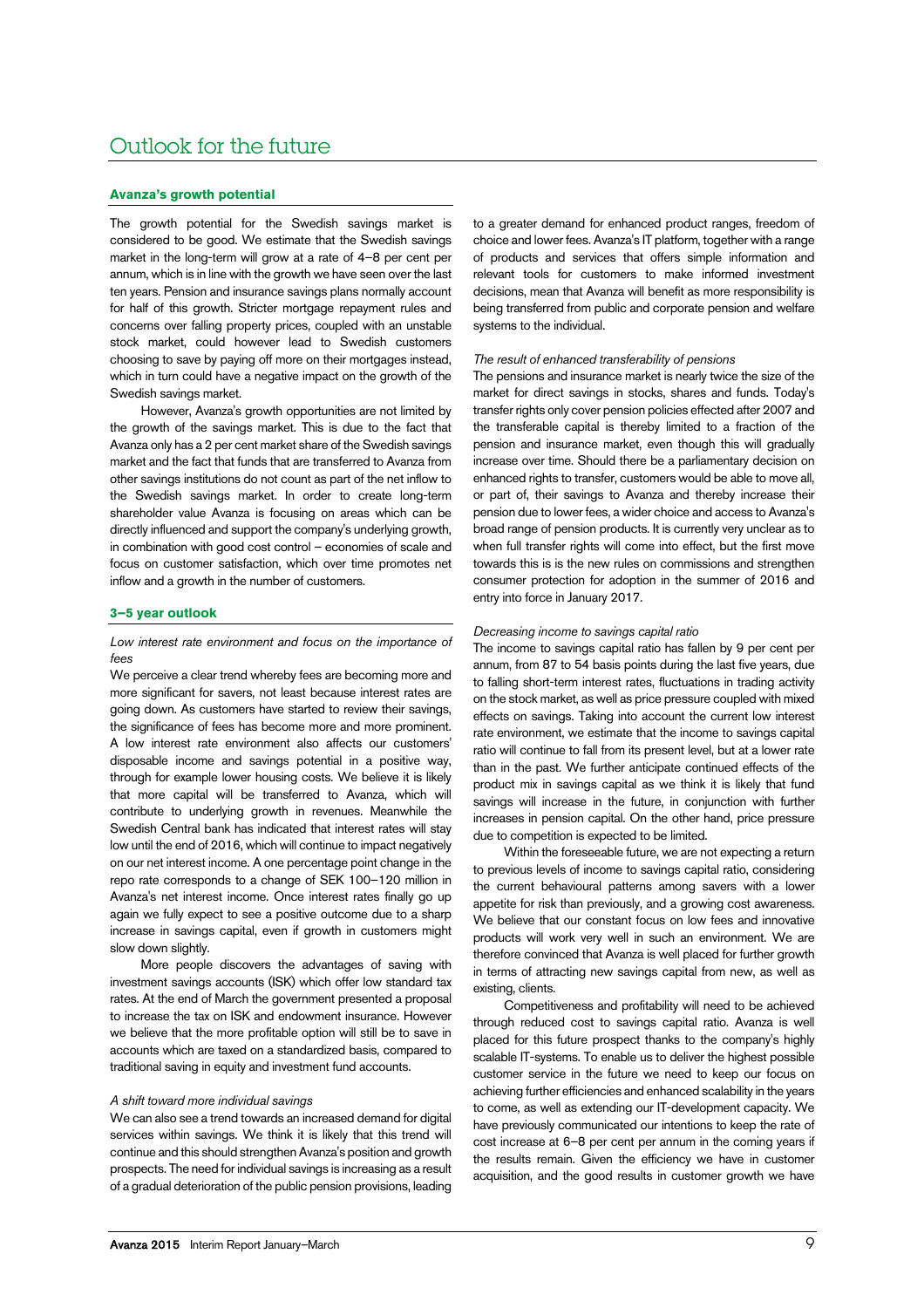enjoyed with increased marketing efforts during the first quarter, we intend to continue to invest in the coming years. Thus, we predict our costs would be more likely to rise by 8–10 per annum, given the high rate of growth we see today. This can be compared to an average figure of 11 percent in the previous five years. This rate range acts as either an accelerator or a brake to be able to combat or confront the market conditions with the necessary efforts, and can be re-evaluated should the growth conditions change. Due to continued strong customer growth and growth in savings capital, we estimate that there is scope for lowering the cost to savings capital ratio over the next 3–5 years from today's level of 31 points to 20 points.

# Other corporate events

# **Significant risks and uncertainly factors**

Avanza's operations are exposed to risks on a daily basis. These risks are measured, controlled and, where necessary, acted upon, in order to protect the Company's capital and reputation. The manner in which Avanza identifies, follows up and manages these risks has a bearing on the soundness of the business and on the Company's long-term profitability.

A detailed description of the Group's risk exposure and risk management is provided in Avanza's Annual Report for 2014, Note 36 and pages 36–39. It is deemed that there are no significant risks other than those risks described in the Annual Report and in this interim report.

### **Transactions with associated parties**

Avanza's transactions with associated parties are presented in the Annual Report for 2014, Note 37. No significant changes have taken place since the publication of the Annual Report.

### **Board of Directors**

At the Annual General Meeting held on 18 March 2015 Andreas Rosenlew stepped down from the Board of Directors and Jonas Hagströmer was elected as a new board member. The other board members were re-elected together with the Chairman of

the Board. More information about the Avanza Board of Directors and the individual board members can be found at investors.avanza.se.

# **Repurchase of the company's own shares**

On 18 March 2015, the Annual General Meeting decided to authorise the Board of Directors to implement the acquisition of own shares, up to a maximum of 10 percent of the shares in Avanza Bank Holding AB (publ). The authorisation is valid until the following Annual General Meeting. No shares were repurchased during the first three months of 2015 and the company holds no repurchased shares as of 31 March 2015.

# **Significant events after the end of the reporting period**

No significant events have occurred after the end of the reporting period.

# **Financial calendar**

| Interim Report, January – June 2015      | 14 July 2015    |
|------------------------------------------|-----------------|
| Interim Report, January – September 2015 | 20 October 2015 |
| Preliminary Financial Statement 2015     | January 2016    |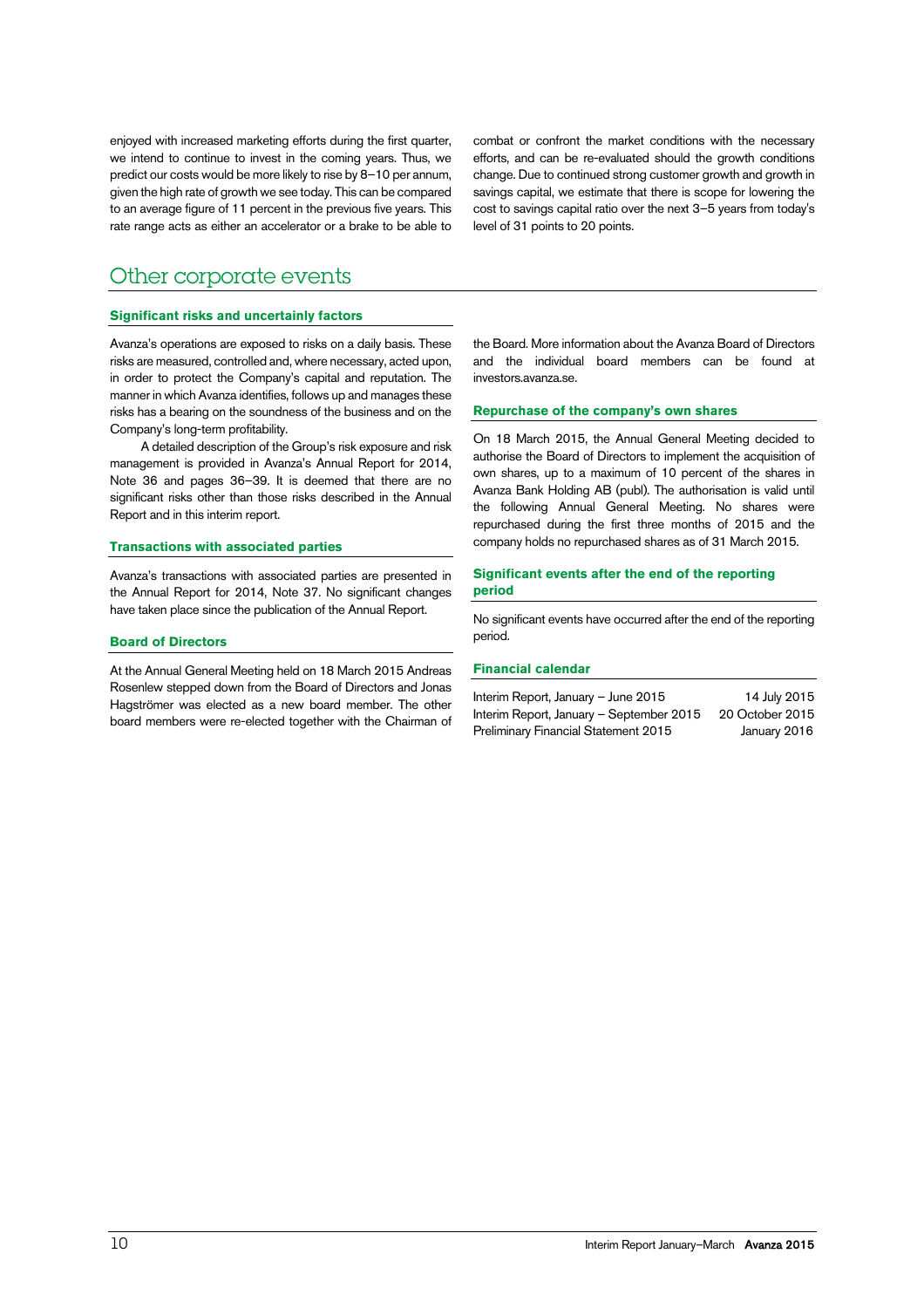# Consolidated Income Statements \*

|                                                      | 2015        | 2014                     | 2014-2015   | 2014        |
|------------------------------------------------------|-------------|--------------------------|-------------|-------------|
| SEK <sub>m</sub>                                     | Jan-Mar     | Jan-Mar                  | Apr-Mar     | Jan-Dec     |
| <b>Operating income</b>                              |             |                          |             |             |
| Commission income                                    | 206         | 143                      | 640         | 577         |
| Commission expenses                                  | $-28$       | $-22$                    | $-91$       | $-85$       |
| Interest income                                      | 49          | 64                       | 232         | 247         |
| Interest expenses                                    | $-2$        | $-12$                    | $-33$       | $-43$       |
| Net result of financial transactions                 | $\Omega$    | $\mathbf 0$              | $\mathbf 0$ | $\mathbf 0$ |
| Other operating income                               |             | $\overline{\phantom{0}}$ | 0           | $\Omega$    |
| <b>Total operating income</b>                        | 225         | 173                      | 748         | 696         |
|                                                      |             |                          |             |             |
| <b>Operating expenses</b>                            |             |                          |             |             |
| General administrative costs                         | $-92$       | $-83$                    | $-343$      | $-334$      |
| Depreciation of tangible and intangible fixed assets | $-2$        | $-2$                     | $-7$        | $-7$        |
| Other operating expenses **                          | $-16$       | $-12$                    | $-63$       | $-59$       |
| Total operating expenses before credit losses        | $-110$      | $-97$                    | $-413$      | $-400$      |
|                                                      |             |                          |             |             |
| <b>Operating profit before credit losses</b>         | 115         | 76                       | 335         | 296         |
|                                                      |             |                          |             |             |
| Credit losses, net                                   | $\mathbf 0$ | $\mathbf 0$              | $\mathbf 0$ | $\Omega$    |
| <b>Operating profit</b>                              | 115         | 76                       | 335         | 296         |
|                                                      |             |                          |             |             |
| Tax on profit for the period                         | $-16$       | $-11$                    | $-51$       | $-46$       |
| Net profit/loss for the period ***                   | 99          | 65                       | 284         | 250         |
|                                                      |             |                          |             |             |
| Earnings per share, SEK                              | 3.43        | 2.26                     | 9.82        | 8.64        |
| Earnings per share after dilution, SEK               | 3.39        | 2.24                     | 9.72        | 8.56        |
| Average no. shares before dilution, thousand         | 28,874      | 28,874                   | 28,874      | 28,874      |
| Average no. shares after dilution, thousand          | 29,242      | 29,126                   | 29,171      | 29,139      |
| Outstanding no. shares before dilution, thousand     | 28,874      | 28,874                   | 28,874      | 28,874      |
| Outstanding no. shares after dilution, thousand      | 29,266      | 29,144                   | 29,266      | 29,170      |
| No. shares upon full dilution, thousand              | 30,344      | 30,344                   | 30,344      | 30,344      |

Corresponds to total comprehensive income in that no other total comprehensive income exists.

\*\* Other operating expenses during the third quarter 2014 include provisions of SEK 8 m concerning VAT referring to the years 2010–2012.

\*\*\* The entire profit accrues to the Parent Company's shareholders.

# Consolidated Balance Sheet

| SEK <sub>m</sub>                           | <b>Note</b>    | 31-03-2015 | 31-12-2014 |
|--------------------------------------------|----------------|------------|------------|
| <b>Assets</b>                              |                |            |            |
| Lending to credit institutions             | $\overline{1}$ | 4,842      | 4,535      |
| Lending to the public                      | $\overline{2}$ | 6,353      | 5,349      |
| <b>Bonds</b>                               |                | 8,506      | 6,070      |
| Shares and participations                  |                | 0          | 34         |
| Assets in insurance operations             |                | 60,265     | 50,898     |
| Intangible fixed assets                    |                | 28         | 26         |
| Tangible fixed assets                      |                | 14         | 12         |
| Other assets                               |                | 259        | 207        |
| Prepaid costs and accrued income           |                | 106        | 165        |
| <b>Total assets</b>                        |                | 80,373     | 67,296     |
|                                            |                |            |            |
| Liabilities and shareholders' equity       |                |            |            |
| Deposits by the public                     |                | 18,644     | 15,038     |
| Liabilities in insurance operations        |                | 60,265     | 50,898     |
| Other liabilities                          |                | 675        | 454        |
| Accrued costs and prepaid income           |                | 77         | 91         |
| Shareholders' equity                       |                | 712        | 815        |
| Total liabilities and shareholders' equity |                | 80,373     | 67,296     |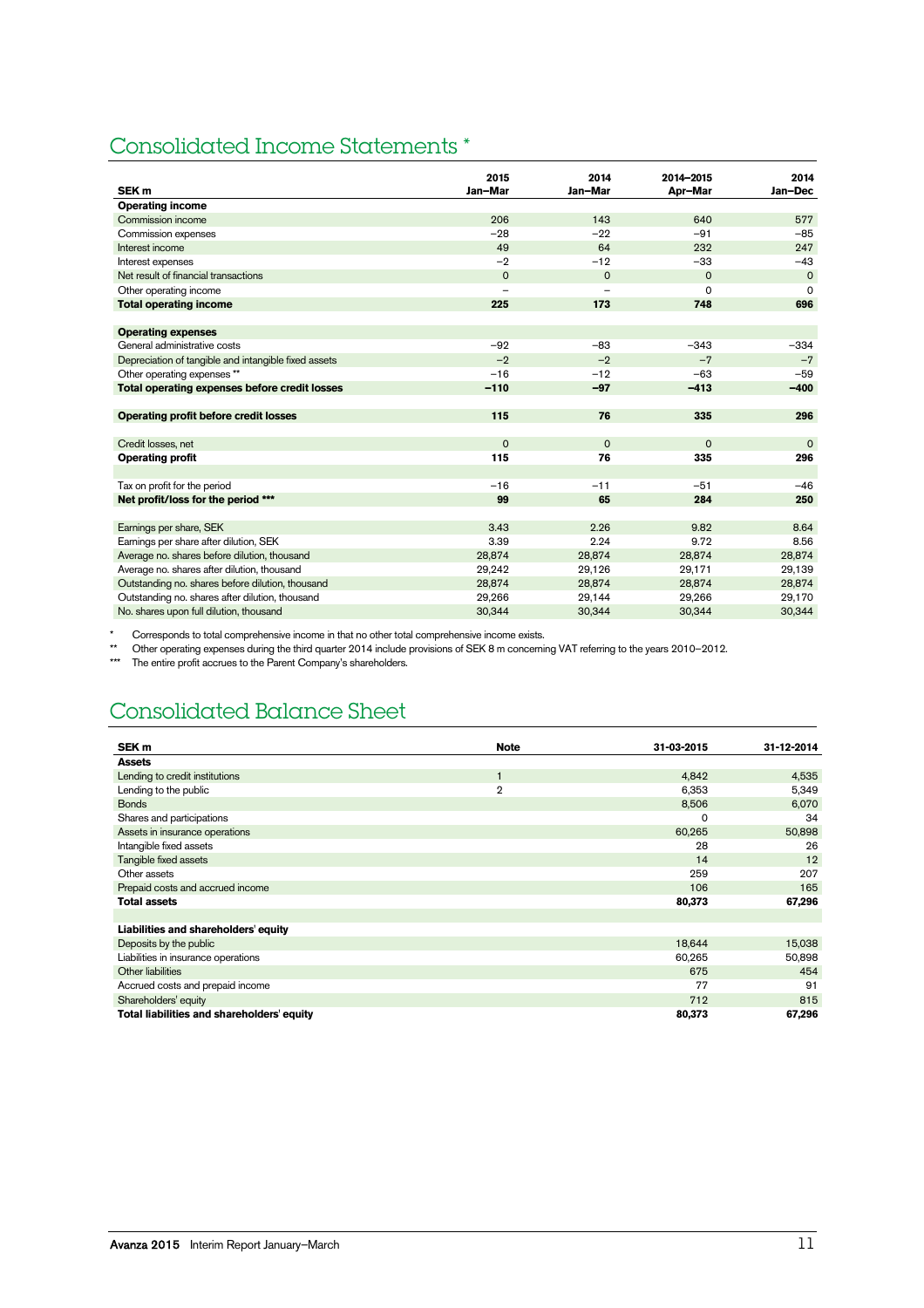# Changes in the Group's shareholders' equity

|                                                                  | 2015                     | 2014    | 2014          |
|------------------------------------------------------------------|--------------------------|---------|---------------|
| SEK <sub>m</sub>                                                 | Jan-Mar                  | Jan-Mar | Jan-Dec       |
| Shareholders' equity at the beginning of the period              | 815                      | 794     | 794           |
| Dividend paid                                                    | $-202$                   |         | $-231$        |
| Warrants issue                                                   | $\overline{\phantom{m}}$ |         | $\mathcal{D}$ |
| Net profit/loss for the period (also total comprehensive income) | 99                       | 65      | 250           |
| Shareholders' equity at the end of the period                    | 712                      | 859     | 815           |

There are no minority shareholdings included in the shareholders' equity.

# Consolidated Cash Flow Statements

| SEK <sub>m</sub>                                                                                      | 2015<br>Jan-Mar | 2014<br>Jan-Mar |
|-------------------------------------------------------------------------------------------------------|-----------------|-----------------|
| Cash flow from operating activities before changes in operating activities' assets<br>and liabilities | 89              | 39              |
| Cash flow from operating activities' assets and liabilities                                           | 2.818           | $-82$           |
| Cash flow from investment operations                                                                  | $-2.442$        | $-2$            |
| Cash flow from financial operations                                                                   | $-202$          | $\Omega$        |
| Cash flow for the period                                                                              | 263             | $-45$           |
|                                                                                                       |                 |                 |
| Liquid assets at the beginning of the period *                                                        | 3.783           | 8.469           |
| Liquid assets at the end of the period *                                                              | 4.046           | 8.424           |

\* Liquid assets are defined as lending to credit institutions excluding pledged assets. At the end of the period SEK 796 million (SEK 661 m) of consolidated liquid assets are pledged as collaterals.

# Parent Company Income Statements

|                                                    | 2015                     | 2014     |
|----------------------------------------------------|--------------------------|----------|
| SEK <sub>m</sub>                                   | Jan-Mar                  | Jan-Mar  |
| <b>Operating expenses</b>                          |                          |          |
| Administration expenses                            | $-3$                     | $-1$     |
| Other operating expenses                           | $-1$                     | $\Omega$ |
| <b>Operating profit/loss</b>                       | $-4$                     | $-1$     |
|                                                    |                          |          |
| <b>Profit/loss from financial investments</b>      |                          |          |
| Profit/loss from participations in Group companies | $\overline{\phantom{0}}$ |          |
| Interest income and similar items                  | $\Omega$                 | $\Omega$ |
| Profit/loss before tax                             | $-4$                     | -1       |
|                                                    |                          |          |
| Tax on profit for the period                       |                          | $\Omega$ |
| Net profit/loss for the period                     | $-3$                     | -1       |

# Parent Company Balance sheets

| SEK m                                      | 31-03-2015   | 31-12-2014 |
|--------------------------------------------|--------------|------------|
| <b>Assets</b>                              |              |            |
| Financial fixed assets                     | 409          | 408        |
| Current receivables *                      | $\mathbf{2}$ | 166        |
| Liquid assets                              | $\mathbf 0$  | $\Omega$   |
| <b>Total assets</b>                        | 411          | 574        |
|                                            |              |            |
| Shareholders' equity and liabilities       |              |            |
| Shareholders' equity                       | 365          | 571        |
| <b>Current liabilities</b>                 | 46           | 3          |
| Total shareholders' equity and liabilities | 411          | 574        |

\* Of which receivables from subsidiaries SEK 0 million (SEK 166 m).

# Accounting principles

The Interim Report for the Group has been prepared in accordance with IAS 34, Interim Reporting, the Swedish Annual Accounts Act for Credit Institutions and Securities Companies and with the guidelines and general advice issued by the Swedish Financial Supervisory Authority concerning the annual accounts of credit institutions and securities companies (FFFS 2008:25). The Interim Report for the Parent Company has been prepared in accordance with the provisions of the Swedish Annual Accounts Act and the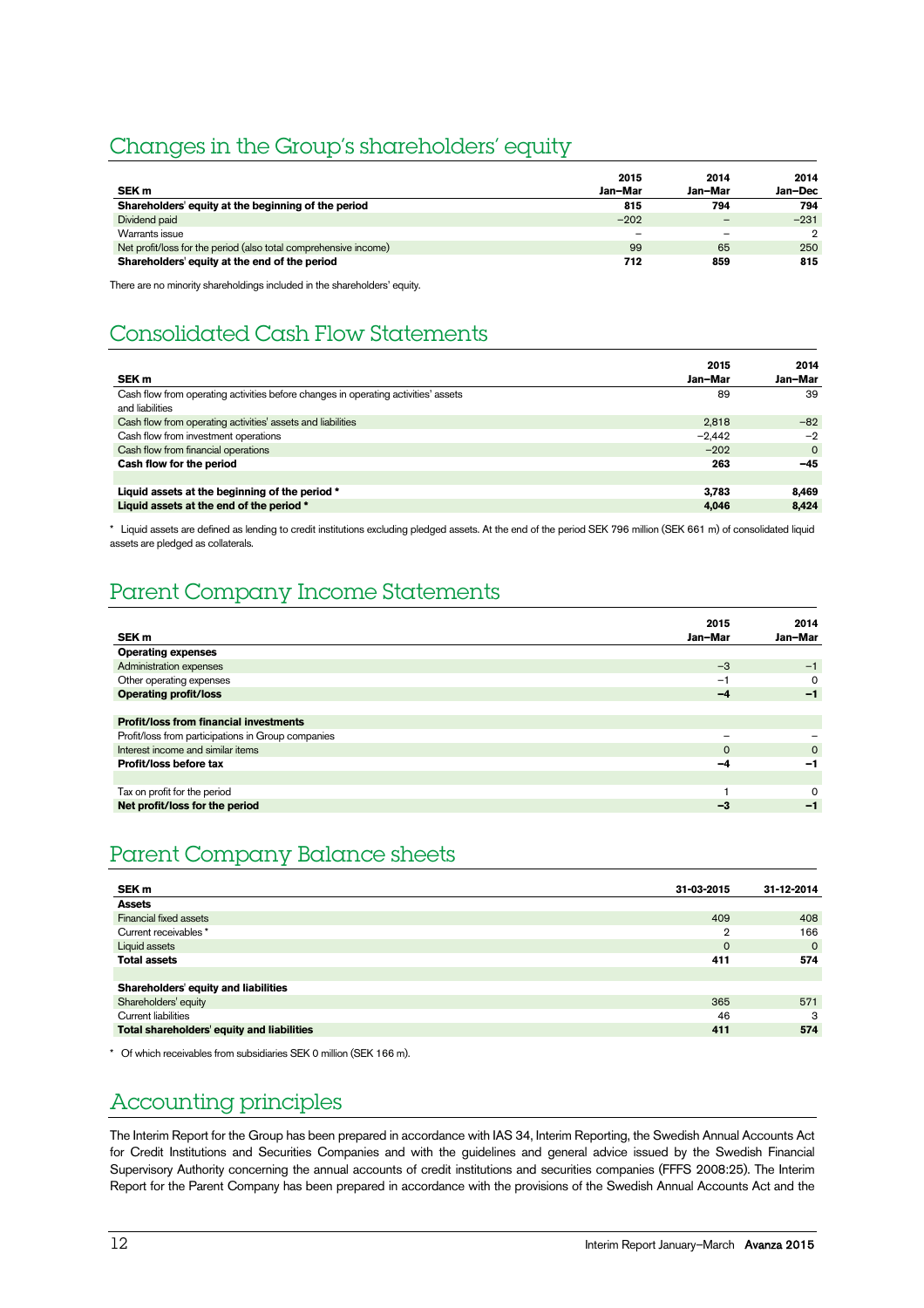supplementary accounting rules for legal entities (RFR 2) issued by the Swedish Financial Reporting Board. Accounting principles and calculation methods remain unchanged from those applied in the 2014 Annual Report. A new interpretation of IFRIC 21 became effective in 2014, applicable to the financial year commencing 17 June 2014. This change has not impacted on the Group's financial reports, capitalization or major exposures.

# **Notes**

### **NOTE 1 LENDING TO CREDIT INSTITUTIONS**

Client fund receivables, attributable to banking business, amount to SEK 987 million (SEK 895 m as of 31 December 2014) which are reported net against client fund payables of SEK 987 million (SEK 895 m as of 31 December 2014).

### **NOTE 2 LENDING TO THE PUBLIC**

Lending to the public is reported after deduction for confirmed and anticipated credit losses. As per 31 March 2015, anticipated credit losses amounted to SEK 8 million (SEK 8 m as of 31 December 2014).

SEK 534 million (SEK - m as of 31 December 2014) of lending to the public as of 31 March 2015 are covered in their entirety by cash and cash equivalents pledged on endowment insurance accounts. This portion of the lending does not impact the net interest income, as the interest on deposits is the same as the lending rate. The remaining part of lending to the public is secured with collateral in the form of securities SEK 3,533 million (3,345 as of 31 December 2014) and houses and tenant-owned apartments SEK 2,286 million (SEK 2,004 m as of 31 December 2014). Regarding mortgage loans as of 31 March 2015 SEK 2,595 million (SEK 2,439 m as of 31 December 2014) has been granted, implying that the commitment for granted, undisbursed mortgage loans amounts to SEK 309 million (SEK 435 m as of 31 December 2014).

# **NOTE 3 FINANCIAL INSTRUMENTS**

Classification of financial information

|                                  | <b>Financial instruments</b> | <b>Investments</b>       | Loan<br>receivables | <b>Other</b>             |                          |        |
|----------------------------------|------------------------------|--------------------------|---------------------|--------------------------|--------------------------|--------|
|                                  | valued at fair value via     | held to                  | and accounts        | financial                | Non-financial            |        |
| 31-03-2015, SEK m                | <b>Income Statement</b>      | maturity                 | receivable          | <b>liabilities</b>       | instruments              | Total  |
| <b>Assets</b>                    |                              |                          |                     |                          |                          |        |
| Lending to credit institutions   | $\overline{\phantom{m}}$     | $\qquad \qquad$          | 4,842               |                          | -                        | 4,842  |
| Lending to the public            | -                            | $\overline{\phantom{m}}$ | 6,353               | $\overline{\phantom{m}}$ | -                        | 6,353  |
| <b>Bonds</b>                     | -                            | 8,506*                   |                     |                          | -                        | 8,506  |
| Shares and participations        | 0                            | $\qquad \qquad$          | $\qquad \qquad$     |                          | $\overline{\phantom{0}}$ | 0      |
| Assets in insurance operations   | 60,265                       | $\overline{\phantom{m}}$ | $\qquad \qquad$     | $\overline{\phantom{m}}$ | $\qquad \qquad -$        | 60,265 |
| Intangible assets                | —                            | $\qquad \qquad$          | —                   | $\overline{\phantom{m}}$ | 28                       | 28     |
| Tangible assets                  | $\qquad \qquad -$            | $\overline{\phantom{m}}$ | $\qquad \qquad$     | $\overline{\phantom{m}}$ | 14                       | 14     |
| Other assets                     | —                            | $\overline{\phantom{m}}$ | 257                 |                          | $\overline{2}$           | 259    |
| Prepaid costs and accrued income | -                            | 46                       | 42                  |                          | 18                       | 106    |
| <b>Total assets</b>              | 60,265                       | 8,552                    | 11,494              | -                        | 62                       | 80,373 |
|                                  |                              |                          |                     |                          |                          |        |
| <b>Liabilities</b>               |                              |                          |                     |                          |                          |        |
| Deposits by the public           | -                            | $\qquad \qquad$          | -                   | 18,644                   | -                        | 18,644 |
| Insurance operations liabilities | 60,265                       |                          | -                   |                          | $\overline{\phantom{0}}$ | 60,265 |
| Other liabilities                | $\qquad \qquad$              | $\overline{\phantom{m}}$ | -                   | 572                      | 103                      | 675    |
| Accrued costs and prepaid income | —                            | $\qquad \qquad$          |                     | 54                       | 23                       | 77     |
| <b>Total liabilities</b>         | 60,265                       |                          | -                   | 19,270                   | 126                      | 79,661 |

\* The fair value amounts to SEK 8,493 million, of which SEK 8,493 million is attributed to level 1 and SEK – million to level 2 in the hierarchy for fair value. The valuation principles are the same as for similar instruments that are reported at fair value in the balance sheet.

#### **Financial instruments valued at fair value**

| 31-03-2015, SEK m                                           | Level 1         | Level 2  | Level 3     | Total  |
|-------------------------------------------------------------|-----------------|----------|-------------|--------|
| <b>Assets</b>                                               |                 |          |             |        |
| Equities                                                    | 29,817          | $\Omega$ | $\mathbf 0$ | 29,817 |
| Fund units                                                  | 1.752           | 20,418   | -           | 22,170 |
| Bonds and other interest-bearing securities                 | 9.363           | 367      |             | 9,730  |
| Other securities                                            | 153             | 266      | -           | 419    |
| Liquid assets                                               | $\qquad \qquad$ | -        | -           | 6,622  |
| <b>Total assets</b>                                         | 41,085          | 21,051   | 0           | 68,758 |
|                                                             |                 |          |             |        |
| <b>Liabilities</b>                                          |                 |          |             |        |
| Liabilities in insurance operations (investment agreements) | $\qquad \qquad$ | 60,265   | -           | 60,265 |
| <b>Total liabilities</b>                                    |                 | 60,265   | -           | 60.265 |
|                                                             |                 |          |             |        |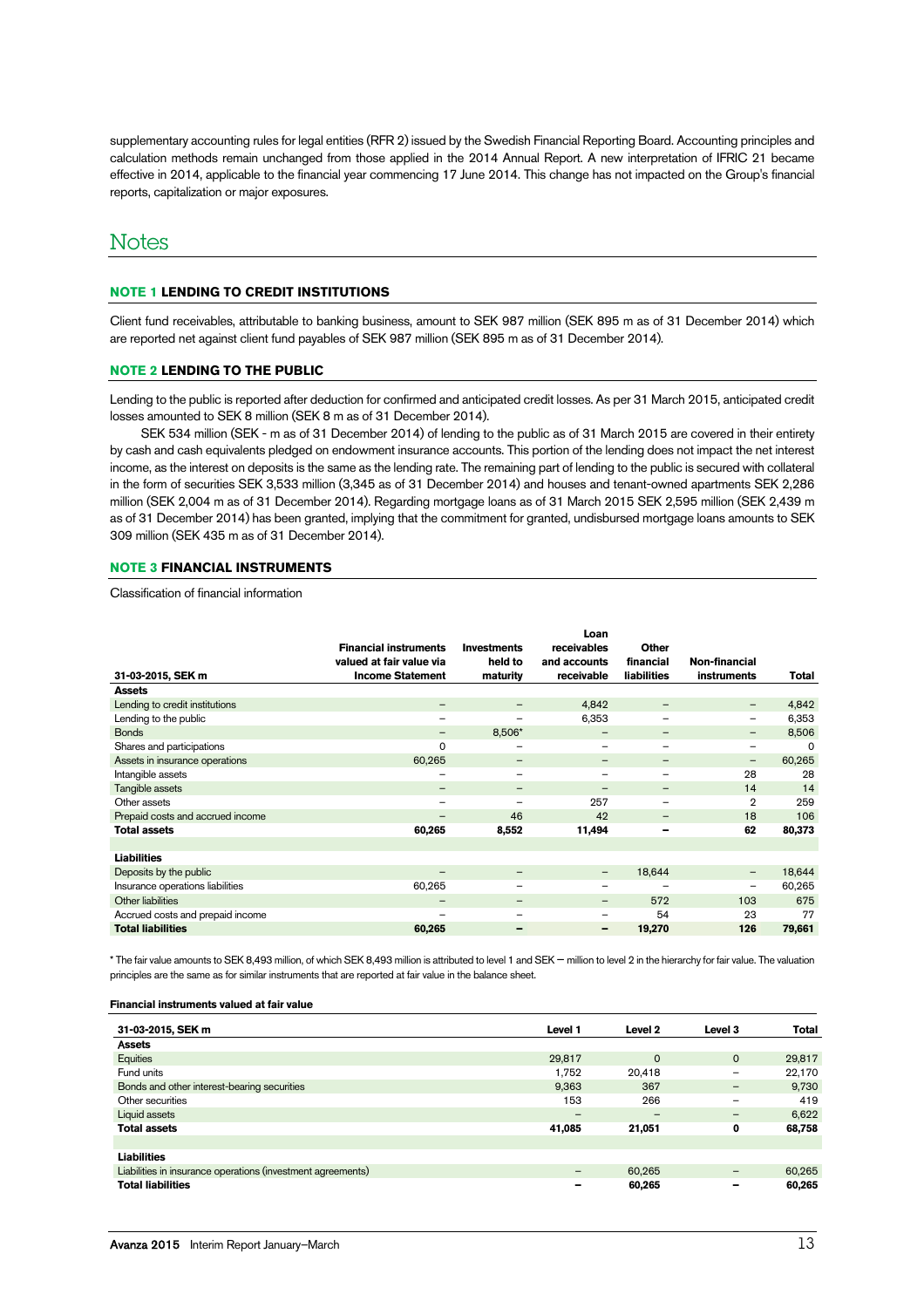### Fair value

In the case of financial instruments reported at accrued acquisition cost, incurring variable interest, or with short maturities, the reported value and fair value are equal.

The fair value of those financial instruments reported at fair value through profit and loss is determined as shown below.

During the period, no transfers between the levels have taken place. Pension and insurance customers (assets in the insurance operations) are, in principle, only permitted to hold securities traded on a regulated market or a multilateral trading facility, investment funds or securities on unlisted securities markets managed electronically by Avanza.

### Financial assets valued at fair value via the Income Statement

The majority of the securities in this category, primarily comprising assets within the insurance operations, comprise listed securities and the fair value is determined by using the official bid rate on the closing date. The fair value of securities without an active market is determined, initially, by obtaining pricing information from operators who quote daily prices, mainly the net asset values quoted by the fund companies, where the issuer values every individual security, and secondarily, by assessing the most recently completed market transaction between two mutually independent parties.

Changes in the value of assets in the insurance operations correspond to changes in the value of liabilities in the insurance operations and the net result is, therefore, zero.

Financial assets valued at fair value are classified through the use of a hierarchy for fair value that reflects the significance of the input data used in the valuations. The hierarchy contains the following levels:

- Level 1 Quoted prices (unadjusted) on active markets for identical assets or liabilities. The majority of the shares pertaining to the insurance operations are included in this category.
- □ Level 2 Input data other than the quoted prices included in Level 1, but which are observable for assets or liabilities, either directly (i.e. as prices) or indirectly (i.e. derived from prices). Funds (not traded on a stock exchange) are included in this category. Liabilities in the insurance operations are included in this category as the value of the entire balance sheet item is indirectly related to the value of the assets in the insurance operations.
- Level 3 Input data from the asset or liability in question that is not based on observable market data (non-observable input data). The level of the hierarchy for fair values where the valuation at fair value is categorised in its entirety shall be determined on the basis of the lowest level of input data of significance to the valuation at fair value in its entirety.

# **NOTE 4 CAPITAL REQUIREMENT FOR THE FINANCIAL CONGLOMERATE**

| SEK <sub>m</sub>                                                                 | 31-03-2015 | 31-12-2014 |
|----------------------------------------------------------------------------------|------------|------------|
| <b>Capital base</b>                                                              |            |            |
| Shareholders' equity, the Group                                                  | 712        | 815        |
| Assumed/Proposed dividend                                                        | $-69$      | $-202$     |
| Shareholders' equity, financial conglomerate                                     | 643        | 613        |
| Less                                                                             |            |            |
| Intangible fixed assets and deferred tax receivables                             | $-31$      | $-28$      |
| <b>Capital base</b>                                                              | 612        | 585        |
|                                                                                  |            |            |
| <b>Capital requirement</b>                                                       |            |            |
| Capital requirement for regulated units within the banking and securities sector | 318        | 306        |
| Capital requirement for regulated units in the insurance sector                  | 34         | 34         |
| Theoretical capital requirements for non-regulated units                         | $\Omega$   | $\Omega$   |
| <b>Capital requirement</b>                                                       | 352        | 340        |
|                                                                                  |            |            |
| <b>Capital surplus</b>                                                           | 260        | 245        |
|                                                                                  |            |            |
| Capital base/Capital requirement                                                 | 1.74       | 1.72       |

The above table refers to the financial conglomerate, including Avanza Bank Holding AB (publ) and all of its subsidiary companies. The financial conglomerate's capital base and capital requirement have been calculated using the consolidation method.

When calculating the capital base during the course of an ongoing year, audited profits only are included in the calculations. If the profit for the period has been audited, adjustments are made for the assumed dividend. Assumed dividend refers to the current period and the proposed dividend is dividend proposed by the Board of Directors to the Annual General Meeting for the full financial year.

Avanza has requested prior authorization from the Swedish Financial Supervisory Authority (Finansinspektionen) to include the interim surplus when calculating its capital base for 2015. The above table is valid provided the permission is granted.

In addition to this there are buffer requirements for regulated units within the banking and securities sector (the consolidated situation) which are reported in note 5.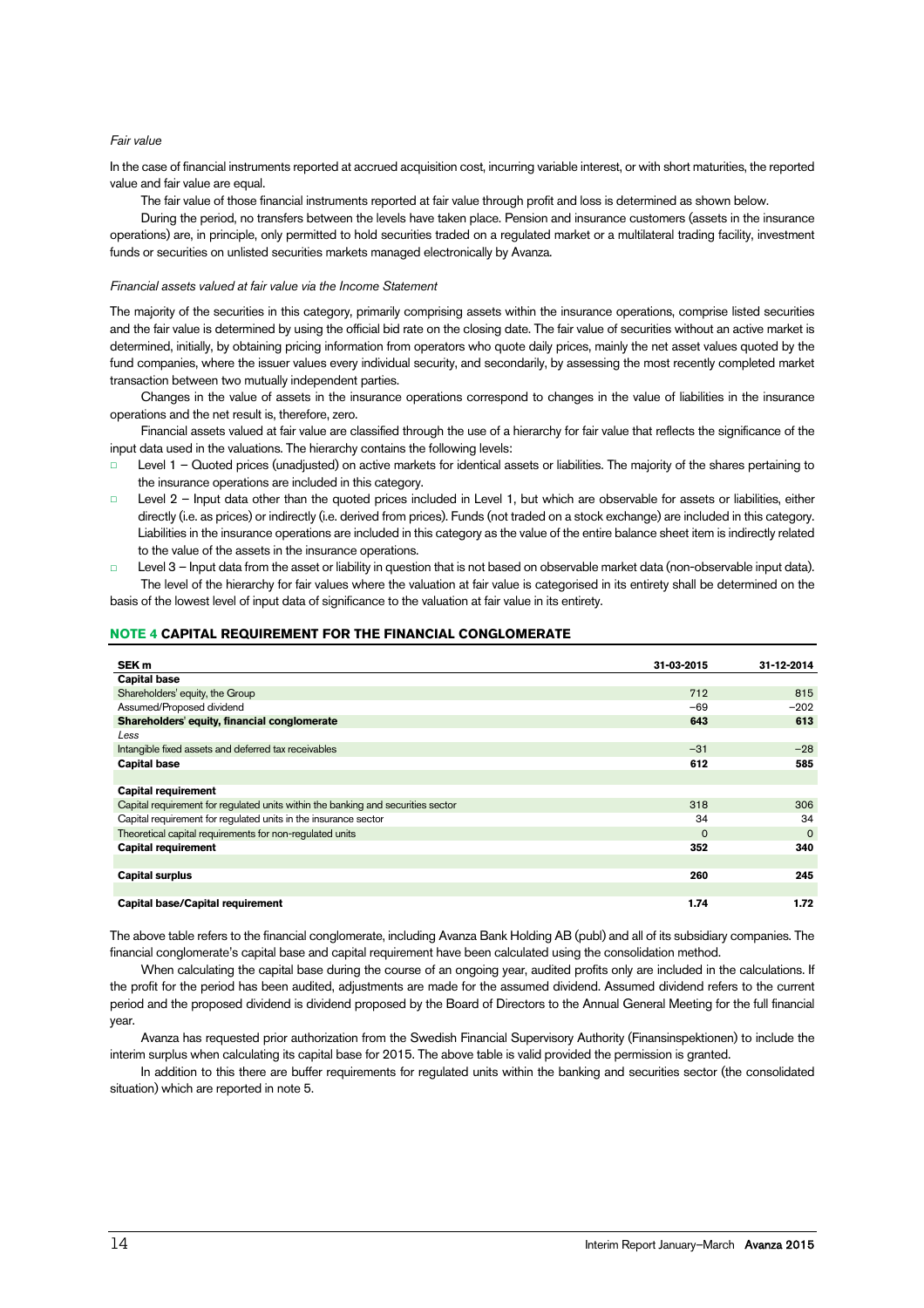# **NOTE 5 CAPITAL BASE AND CAPITAL REQUIREMENT IN THE CONSOLIDATED SITUATION**

Figures reported in this section refer to the minimum capital requirements under Pillar 1, according to the capital adequacy regulations applying from time to time. On 1 January 2014, the European Capital Requirements Regulation (CRR) came into force. The capital base and capital requirement as of 2014 are calculated in accordance with the new EU regulations.

The consolidated situation includes Avanza Bank Holding AB (publ) and the subsidiaries Avanza Bank AB and Avanza Fonder AB.

| SEK <sub>m</sub>                                                                             | 31-03-2015  | 31-12-2014  |
|----------------------------------------------------------------------------------------------|-------------|-------------|
| <b>Tier 1 capital</b>                                                                        |             |             |
| Shareholders' equity, the Group                                                              | 712         | 815         |
| Assumed/Proposed dividend                                                                    | $-28$       | $-202$      |
| Equity not part of the consolidated situation                                                | $-156$      | $-112$      |
| Equity, consolidated situation                                                               | 528         | 501         |
|                                                                                              |             |             |
| Deducted items:                                                                              |             |             |
| Intangible assets and deferred taxes                                                         | $-30$       | $-28$       |
| Common equity tier 1 capital                                                                 | 498         | 473         |
|                                                                                              |             |             |
| <b>Total own funds</b>                                                                       | 498         | 473         |
|                                                                                              |             |             |
| <b>Capital requirement</b>                                                                   |             |             |
| Credit risk according to standardised approach                                               | 243         | 233         |
| Market risks                                                                                 | $\Omega$    | 6           |
| Settlement risk                                                                              | $\mathbf 0$ | $\mathbf 0$ |
| Operational risk                                                                             | 69          | 69          |
| <b>Total capital requirement</b>                                                             | 312         | 308         |
|                                                                                              |             |             |
| <b>Risk exposure amount</b>                                                                  |             |             |
| Credit risk according to standardised approach                                               | 3,036       | 2,915       |
| of which Institutions                                                                        | 968         | 906         |
| of which Corporates                                                                          | 23          | 70          |
| of which Households                                                                          | 228         | 346         |
| of which Collateral in real estate                                                           | 800         | 702         |
| of which Covered bonds                                                                       | 830         | 611         |
| of which Other items                                                                         | 187         | 280         |
| Market risks                                                                                 | $\mathbf 0$ | 69          |
| Settlement risk                                                                              | $\Omega$    | $\Omega$    |
| Operational risk                                                                             | 862         | 862         |
| Total risk exposure amount                                                                   | 3,898       | 3,846       |
|                                                                                              |             |             |
| <b>Capital ratios and buffers</b>                                                            |             |             |
| Common equity tier 1 ratio, %                                                                | 12.8        | 12.3        |
| Tier 1 ratio, %                                                                              | 12.8        | 12.3        |
| Total capital ratio, %                                                                       | 12.8        | 12.3        |
|                                                                                              |             |             |
| Capital base in relation to capital requirement                                              | 1.60        | 1.54        |
|                                                                                              |             |             |
| Institution-specific buffer requirement, %                                                   | 2.5         | 2.5         |
| of which capital conservation buffer requirement, %                                          | 2.5         | 2.5         |
| Total capital requirement including buffer requirement, %                                    | 10.5        | 10.5        |
| Common equity tier 1 capital available for use as a buffer, %                                | 8.3         | 7.8         |
| Capital surplus after buffer requirement remaining to cover additional Pillar 2 requirements | 89          | 69          |
| Additonal requirement with reference to Pillar 2                                             | 4           | 14          |
| Capital surplus after buffer requirement and Pillar 2                                        | 85          | 55          |

Information is only provided regarding the buffer requirements which have come into force.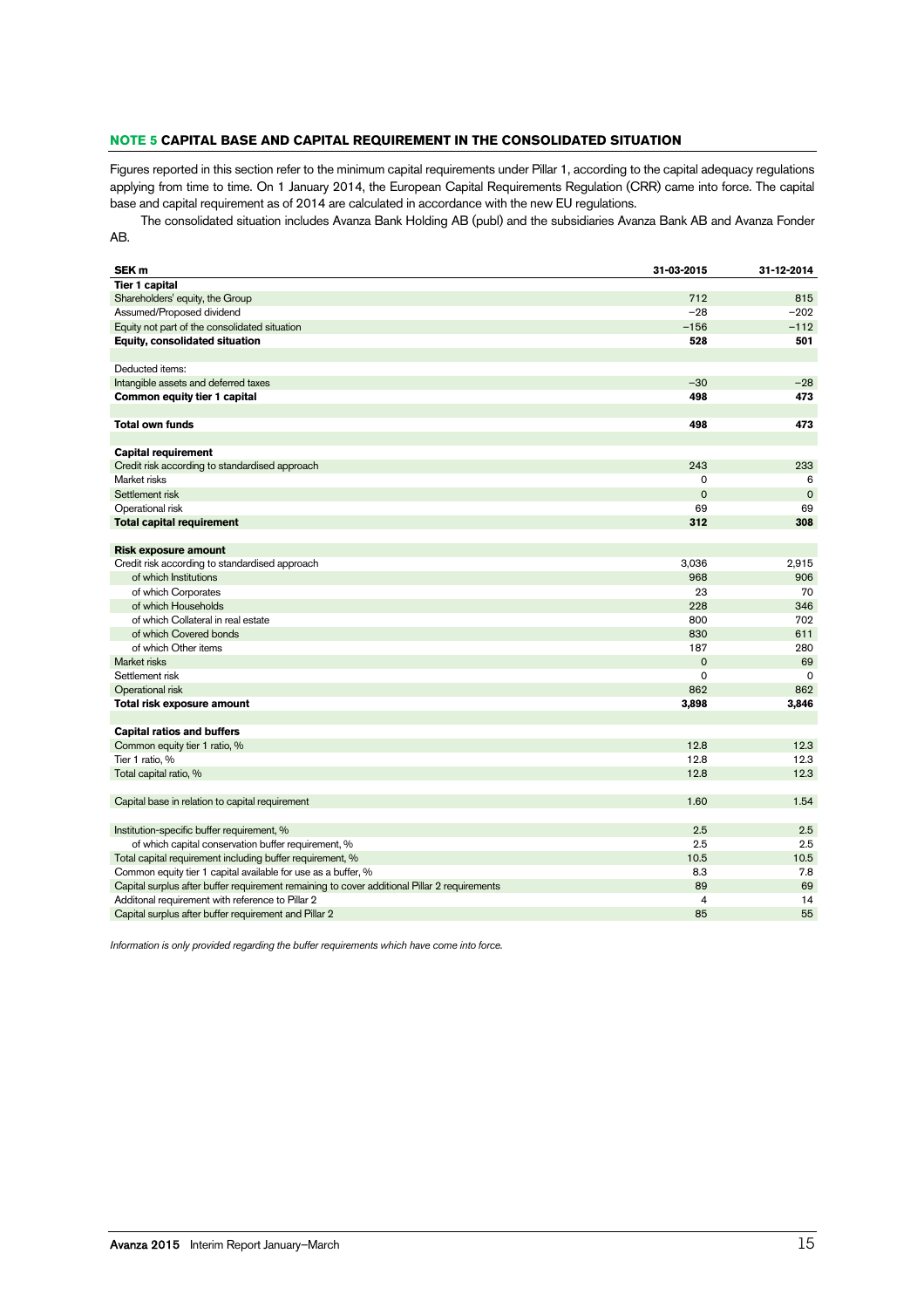The CEO ensures that the preliminary financial statement gives a fair overview of the company and group activities, balance and results, and describes the material risks and uncertainties that the company and the companies of the group is facing.

Stockholm, 20 April 2015

Martin Tivéus Chief Executive Officer

# **For additional information**



Martin Tivéus, CEO Telephone: +46 (0)70-861 80 04



Birgitta Hagenfeldt, CFO Telephone: +46 (0)73-661 80 04

The information contained in this report comprises information that Avanza Bank Holding AB (publ.) is obliged to provide as well as that which it has chosen to provide in accordance with the provisions of the Swedish Securities Market Act and the Swedish Financial Instruments Trading Act. The information has been released to the market for publication at 08.15 (CET) on 20 April 2015.

This report has not been subject to review by the company's auditors.

A presentation will be held by Martin Tivéus, CEO and Birgitta Hagenfeldt, CFO on 20 April 2015 at 10.00 (CET). The presentation will be held in English and there will be opportunities to ask questions. The briefing can be attended at avanza.com, using confirmation code 5661081. Phone number for participants:

- □ Sweden +46 (0)8 50513793
- □ UK +44 (0)20 34271904
- □ US +1212 444 0481

Avanza also publishes an Excel document containing its financial history. The information is provided in English and is updated quarterly. The document can be accessed at avanza.se/keydata.

# **Headoffice**

| Regeringsgatan 103, Stockholm<br>Visiting address: |
|----------------------------------------------------|
| Box 1399, SE-111 93 Stockholm                      |
| +46 (0)8-562 250 00                                |
| avanza.se                                          |
| investors.avanza.se                                |
|                                                    |

This Preliminary Financial Statement is published in Swedish and English. In the event of any difference between the English version and the Swedish original, the Swedish version shall prevail.